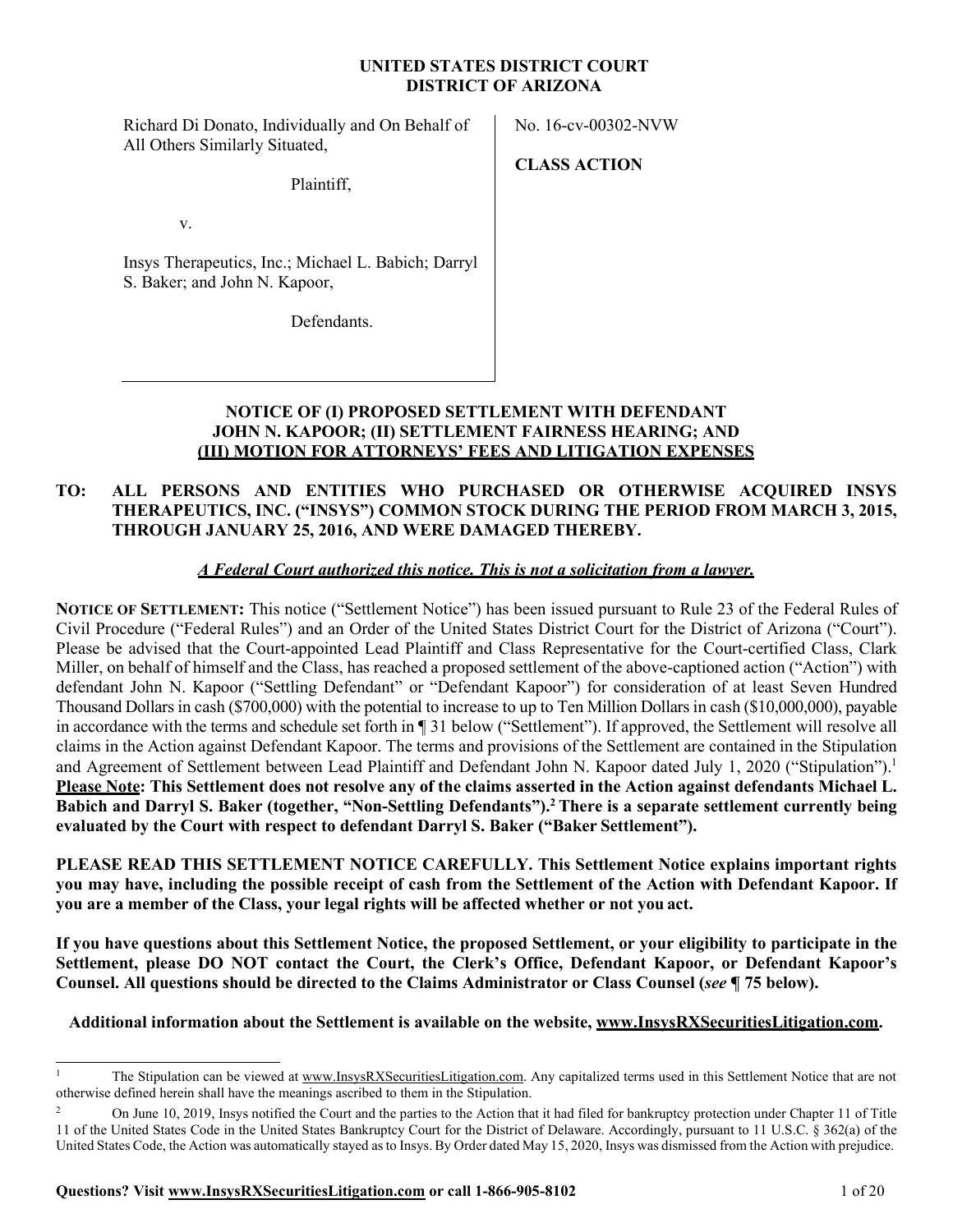1. **Description of the Action and the Class:** This Settlement Notice relates to a proposed partial settlement of claims in a pending securities class action brought by Insys investors alleging, among other things, that defendants violated the federal securities laws by making materially false or misleading statements during the class period regarding their marketing and sales of Subsys, a sublingual fentanyl spray designed to treat breakthrough cancer pain in opioid tolerant adult cancer patients. A more detailed description of the Action is set forth in ¶¶ 11-30 below. The Settlement, if approved by the Court, will settle the claims of the Class, as defined in ¶ 32 below, *against Defendant Kapoor only*.

2. **Statement of the Class's Recovery:** Subject to Court approval, Class Representative, on behalf of himself and the Class, has agreed to settle the Action against Defendant Kapoor in exchange for consideration of at least \$700,000 in cash with the potential to increase to up to \$10,000,000 in cash ("Settlement Consideration"), payable in accordance with the terms and schedule set forth in ¶ 31 below, to be deposited into an escrow account.<sup>3</sup> The Settlement Consideration plus any and all interest earned thereon is referred to herein as the "Settlement Fund." The Settlement Fund less any: (i) Taxes; (ii) Notice and Administration Costs; (iii) Litigation Expenses awarded by the Court; (iv) attorneys' fees awarded by the Court; and (v) any other costs or fees approved by the Court ("Net Settlement Fund") will be distributed in accordance with a plan of allocation approved by the Court, which will determine how the Net Settlement Fund shall be allocated among members of the Class. The proposed plan of allocation ("Plan of Allocation") is attached hereto as AppendixA.

3. **Estimate of Average Amount of Recovery Per Share:** Based on Class Representative's damages expert's estimate of the number of shares of Insys common stock purchased or otherwise acquired during the Class Period thatmay have been affected by the conduct at issue in the Action, and assuming that all Class Members elect to participate in the Settlement of the Action with Defendant Kapoor, the estimated average recovery (before the deduction of any Courtapproved fees, expenses, and costs as described herein) per eligible share of Insys common stock will be between approximately \$0.02 and \$0.29 depending on the ultimate amount of the Settlement Consideration. **Class Members should note, however, that the foregoing average recoveries per eligible share are only estimates.** Some Class Members may recover more or less than these estimated amounts depending on, among other factors: (i) when and the price at which they purchased/acquired shares of Insys common stock; (ii) whether they sold their shares of Insys common stock and, if so, when; (iii) the total number and value of valid Claims submitted to participate in the Settlement (including the Claims submitted in the Baker Settlement); (iv) the amount of Notice and Administration Costs; and (v) the amount of attorneys' fees and Litigation Expenses awarded by the Court. Distributions to Class Members will be made based on the Plan of Allocation attached hereto as Appendix A or such other plan of allocation as may be ordered by the Court.

PLEASE NOTE: If you already submitted a Claim Form in connection with the Baker Settlement or plan to **do so, you do not need to resubmit your Claim Form in connection with this Settlement. The Claim Form you submitted (or plan to submit) for the Baker Settlement will also be processed for this Settlement. If you did not** submit a Claim Form for the Baker Settlement, you must submit a Claim Form now in order to be potentially eligible **to participate in this Settlement.**

4. **Average Amount of Damages Per Share:** The Settling Parties do not agree on the average amount of damages per share of Insys common stock that would be recoverable if Class Representative was to prevail in the Action against Defendant Kapoor. Among other things, Defendant Kapoor does not agree with the assertion that he violated the federal securities laws or that any damages were suffered by any members of the Class as a result of his conduct.

5. **Attorneys' Fees and Expenses Sought:** Class Counsel has not received any payment of attorneys' fees for its representation of the Class in the Action, which has been pending since 2016, and has advanced the funds to pay expenses incurred to prosecute this Action with the expectation that if it was successful in recovering money for the Class, it would receive fees and be reimbursed for its expenses from the Settlement Fund, as is customary in this type of litigation. Class Counsel, Kessler Topaz Meltzer & Check, LLP, on behalf of Plaintiffs' Counsel, will apply to the Court for an award of attorneys' fees, *inclusive* of any remaining Litigation Expenses incurred by Plaintiffs' Counsel in connection with the institution, prosecution, and resolution of the claims against Defendant Kapoor which were not sought to be reimbursed in connection with the Baker Settlement, in an amount not to exceed 30% of the Settlement Fund in the aggregate. Unreimbursed Litigation Expenses that have not been sought in connection with the Baker Settlement currently total approximately \$625,000. As a result, were such a 30% attorneys' fee and expense award approved by the Court, Class Counsel would only receive the full amount of its unreimbursed Litigation Expenses if the Settlement Consideration

<sup>3</sup> The Settlement with Defendant Kapoor is in addition to the Baker Settlement. *See* ¶ 39 below.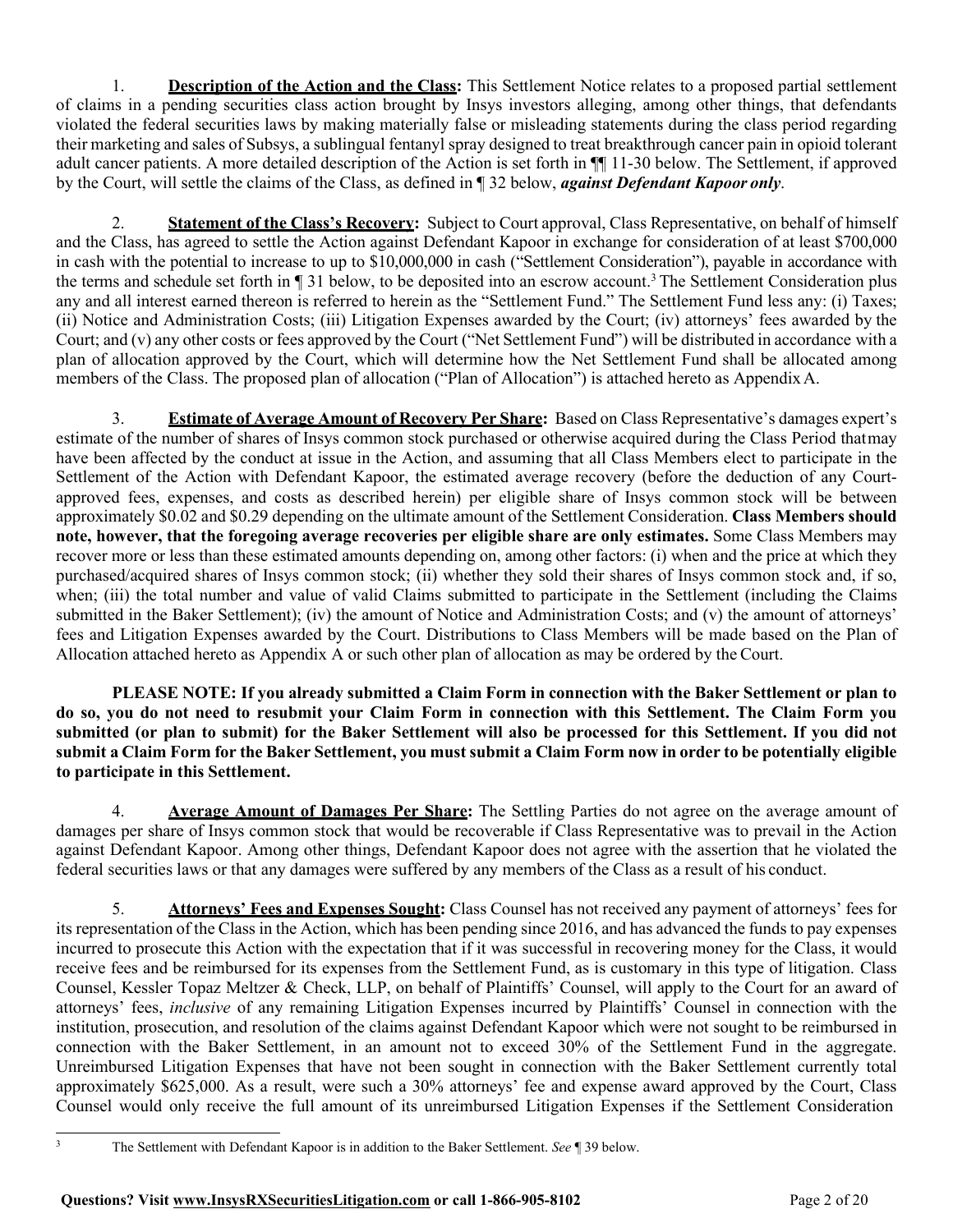ultimately exceeds \$2,083,333.33 and would receive no fees if the Settlement Consideration is below that amount. Any attorneys' fees and Litigation Expenses awarded by the Court will be paid from the Settlement Fund. Class Members are not personally liable for any such fees and expenses. The estimated average cost per eligible share of Insys common stock, if the Court approves Class Counsel's request for attorneys' fees and Litigation Expenses, will amount to between approximately \$0.006 and \$0.086 per share depending on the ultimate amount of the Settlement Consideration. **Please note that these amounts are only estimates**.

6. **Identification of Attorneys' Representatives:** Class Representative and the Class are represented by Johnston de F. Whitman, Jr., Esq. of Kessler Topaz Meltzer & Check, LLP, 280 King of Prussia Road, Radnor, PA 19087, 1-610-667-7706, [info@ktmc.com,](mailto:info@ktmc.com) [www.ktmc.com.](http://www.ktmc.com/) Further information regarding the Action, the Settlement of the Action with Defendant Kapoor, and this Settlement Notice may be obtained by contacting the Claims Administrator at: *Insys Therapeutics, Inc. Securities Litigation*, c/o A.B. Data, Ltd., P.O. Box 170999, Milwaukee, WI 53217; 1-866-905-8102[;](mailto:info@InsysRXSecuritiesLitigation.com) [info@InsysRXSecuritiesLitigation.com;](mailto:info@InsysRXSecuritiesLitigation.com) or by visiting the website for the Action[,www.InsysRXSecuritiesLitigation.com.](http://www.insysrxsecuritieslitigation.com/)

7. **Reasons for the Settlement:** Class Representative's principal reason for entering into the Settlement with Defendant Kapoor is the immediate cash benefit for the Class. Here, had the Settlement not been reached, the Settling Parties would have proceeded to a jury trial. The benefit of the Settlement must be considered against the risk that a smaller recovery – or no recovery at all – might be obtained with respect to Defendant Kapoor after trial, or after the likely and lengthy appeals that would have followed a trial. In reaching the Settlement of the Action, Class Representative also considered the bankruptcy of the corporate defendant and Defendant Kapoor'slimited uncommitted financial resources, including available insurance, to fund a settlement or judgment in the Action. Defendant Kapoor, who denies all allegations of wrongdoing or liability whatsoever, is entering into the Settlement solely to eliminate the uncertainty, burden, and expense of further litigation.

| YOUR LEGAL RIGHTS AND OPTIONS IN THE SETTLEMENT:                                                                                                                                                                |                                                                                                                                                                                                                                                                                                                                                                                                                                                                                                                                                                                                                                                                                                                                    |  |
|-----------------------------------------------------------------------------------------------------------------------------------------------------------------------------------------------------------------|------------------------------------------------------------------------------------------------------------------------------------------------------------------------------------------------------------------------------------------------------------------------------------------------------------------------------------------------------------------------------------------------------------------------------------------------------------------------------------------------------------------------------------------------------------------------------------------------------------------------------------------------------------------------------------------------------------------------------------|--|
| <b>SUBMIT A CLAIM FORM</b><br>POSTMARKED (IF MAILED),<br>OR ONLINE, NO LATER THAN<br><b>OCTOBER 10, 2020.</b>                                                                                                   | You must submit a Claim Form in order to be eligible to receive a<br>payment from the Settlement Fund. If you are a Class Member,<br>you will be bound by the Settlement of the Action with Defendant<br>Kapoor as approved by the Court and you will give up any<br>Released Class Representative's Claims (defined in ¶43 below)<br>that you have against Defendant Kapoor and the other Settling<br>Defendant's Releasees (defined in ¶ 44 below), so it is in your<br>interest to submit a Claim Form.<br>Please Note: If you previously submitted or plan to submit a<br>Claim Form in connection with the Baker Settlement, you need<br>not submit another Claim Form in connection with this<br>Settlement. See ¶ 49 below. |  |
| <b>OBJECT TO THE</b><br><b>SETTLEMENT BY</b><br><b>SUBMITTING A WRITTEN</b><br><b>OBJECTION SO THAT IT IS</b><br><b>RECEIVED NO LATER THAN</b><br><b>SEPTEMBER 24, 2020.</b>                                    | If you do not like the proposed Settlement with Defendant Kapoor,<br>the proposed Plan of Allocation, and/or the requested attorneys'<br>fees and Litigation Expenses, you may object by writing to the<br>Court and explaining why you do not like them. In order to object,<br>you must be a member of the Class.                                                                                                                                                                                                                                                                                                                                                                                                                |  |
| <b>GO TO A HEARING ON</b><br><b>OCTOBER 15, 2020 AT 9:30</b><br>A.M., AND FILE A NOTICE<br><b>OF INTENTION TO APPEAR</b><br><b>SO THAT IT IS RECEIVED</b><br><b>NO LATER THAN</b><br><b>SEPTEMBER 24, 2020.</b> | If you have filed a written objection and wish to appear at the<br>hearing, you must also file a notice of intention to appear by<br>September 24, 2020, which allows you to speak in Court, at the<br>discretion of the Court, about the fairness of the Settlement with<br>Defendant Kapoor, the Plan of Allocation, and/or the requested<br>attorneys' fees and Litigation Expenses. If you submit a written<br>objection, you may (but you do not have to) attend the hearing.                                                                                                                                                                                                                                                 |  |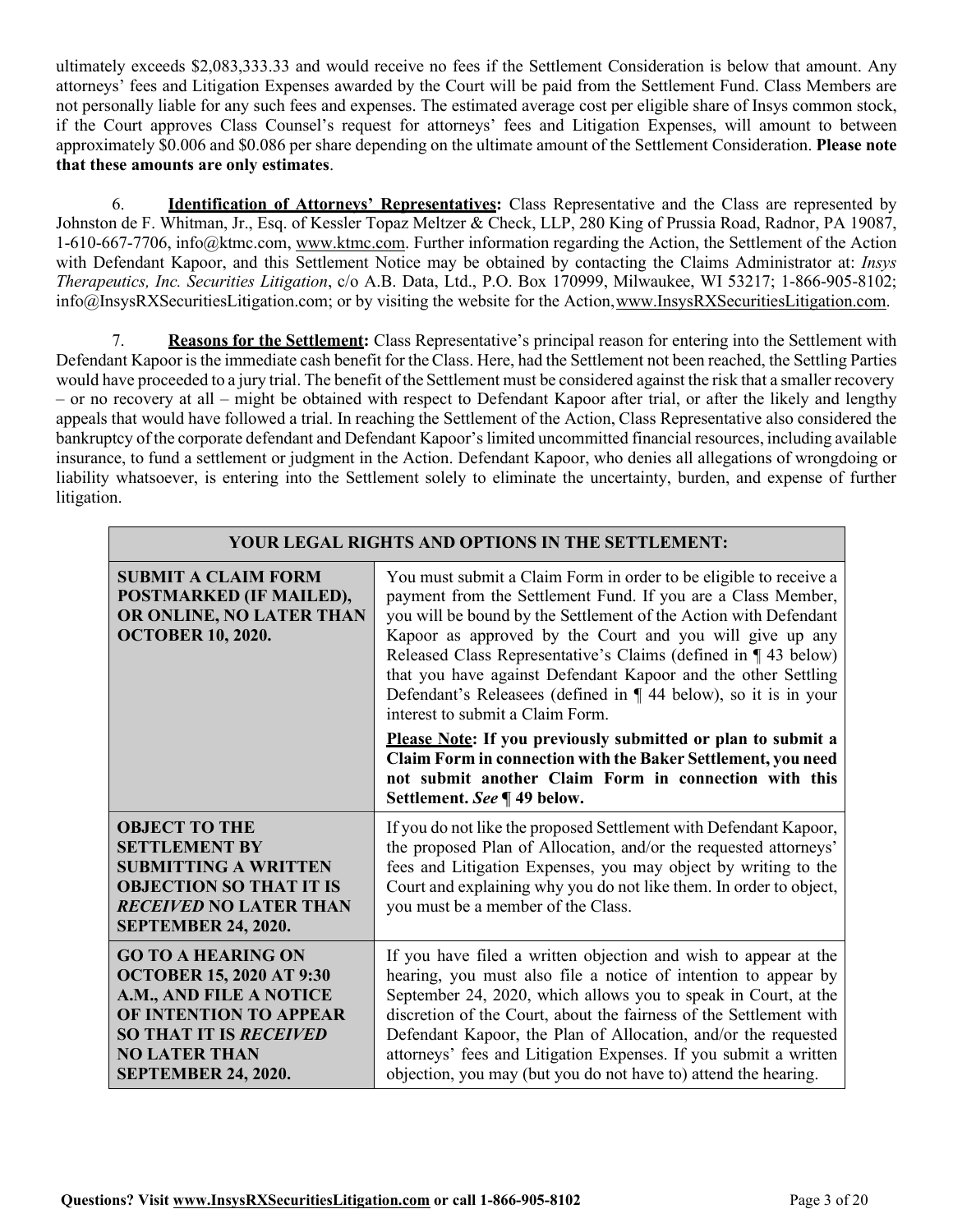These rights and options – and the deadlines to exercise them – are further explained in this Settlement Notice. Please Note: The date and time of the Settlement Fairness Hearing – currently scheduled for October 15, 2020 at 9:30 a.m. **– is subject to change without further notice to the Class. If you plan to attend the hearing, you should check the website [www.InsysRXSecuritiesLitigation.com](http://www.insysrxsecuritieslitigation.com/) or with Class Counsel as set forth above to confirm that no change to the date and/or time of the hearing has been made.**

### **WHAT THIS NOTICE CONTAINS**

| What Is The Purpose Of This Notice?                           | Page 4     |
|---------------------------------------------------------------|------------|
| What Is This Case About?                                      | Page 5     |
| What Consideration Is Being Provided By The Settlement?       | Page 7     |
| How Do I Know If I Am Affected By The Settlement?             |            |
| Who Is Included In The Class?                                 | Page 8     |
| What Are Class Representative's Reasons For The Settlement?   | Page 8     |
| What Might Happen If There Were No Settlement?                | Page 9     |
| Are The Other Defendants Included In The Partial Settlement?  | Page 9     |
| What Is The Other Settlement Reached In The Action?           | Page 9     |
| How Are Class Members Affected By The Action                  |            |
| And The Settlement?                                           | Page 9     |
| How Do I Participate In The Settlement? What Do I Need To Do? | Page 11    |
| How Much Will My Payment Be?                                  | Page 11    |
| What Payment Are The Attorneys For The Class Seeking?         |            |
| How Will The Lawyers Be Paid?                                 | Page 12    |
| When And Where Will The Court Decide Whether To Approve The   |            |
| Settlement? Do I Have To Come To The Hearing? May I Speak     |            |
| At The Hearing If I Don't Like The Settlement?                | Page 13    |
| What If I Bought Shares Of Insys Common Stock On              |            |
| Someone Else's Behalf?                                        | Page 14    |
| Can I See The Court File? Whom Should I Contact If I Have     |            |
| Questions?                                                    | Page 15    |
| Proposed Plan of Allocation of Net Settlement Fund Among      |            |
| <b>Authorized Claimants</b>                                   | Appendix A |
|                                                               |            |

# **WHAT IS THE PURPOSE OF THIS NOTICE?**

8. The Court has directed the issuance of this Settlement Notice to inform potential Class Members about the proposed Settlement of the Action with Defendant Kapoor and their options in connection therewith before the Court rules on the proposed Settlement. Additionally, Class Members have the right to understand how this class action lawsuit may generally affect their legal rights. If the Court approves the Settlement and the Plan of Allocation (or some other plan of allocation), the Claims Administrator selected by Class Representative and approved by the Court will make payments pursuant to the Settlement after any objections and appeals are resolved.

9. The purpose of this Settlement Notice is to inform potential Class Members of the terms of the proposed Settlement of the Action with Defendant Kapoor, and of the hearing to be held by the Court to consider the fairness, reasonableness, and adequacy of the Settlement, the proposed Plan of Allocation, and the motion by Class Counsel for an award of attorneys' fees and Litigation Expenses ("Settlement Fairness Hearing"). *See ¶* 63 below for details about the

**Questions? Visit www.InsysRXSecuritiesLitigation.com or call 1-866-905-8102** Page 4 of 20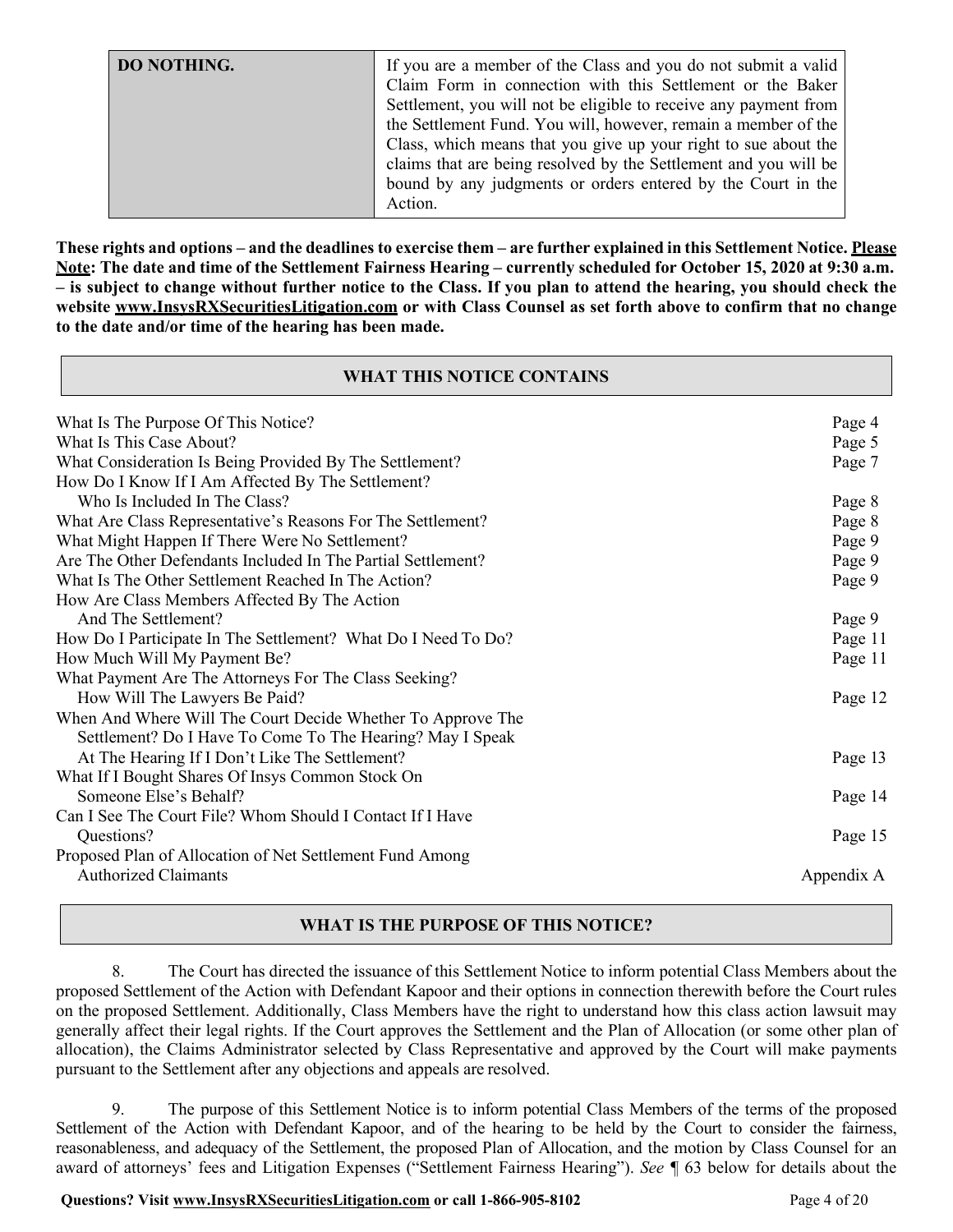Settlement Fairness Hearing, including the date and location of the hearing.

10. The issuance of this Settlement Notice is not an expression of any opinion by the Court concerning the merits of any claim in the Action, and the Court still hasto decide whether to approve the Settlement with Defendant Kapoor. If the Court approves the Settlement and a plan of allocation, then payments to Authorized Claimants will be made after any appeals are resolved and after the completion of all claims processing. Please be patient, as this process can take sometime.

### **WHAT IS THIS CASE ABOUT?**

11. This is a securities class action against defendantsfor alleged violations of the federal securitieslaws during the Class Period. Class Representative alleges that all of the defendants made materially false or misleading statements during the Class Period regarding the marketing and sales of Subsys, a sublingual fentanyl spray designed to treat breakthrough cancer pain in opioid tolerant adult cancer patients. Class Representative alleges that when the relevant truth was revealed, the price of Insys common stock declined, causing damage to Insysshareholders.

12. This Action commenced on February 2, 2016, with the filing of the initial complaint in the Court against Insys, Michael L. Babich ("Babich"), Darryl S. Baker ("Baker"), Alec Burlakoff,4 and Defendant Kapoor. The complaint asserted violations of Sections 10(b) and 20(a) of the Securities Exchange Act of 1934 ("Exchange Act"), 15 U.S.C. §§ 78j(b) and 78t(a), and Rule 10b-5, promulgated thereunder by the U.S. Securities and Exchange Commission ("SEC"), 17 C.F.R. § 240.10b-5.

13. Pursuant to the Private Securities Litigation Reform Act of 1995, 15 U.S.C. § 78u-4, as amended ("PSLRA"), notice to the public was issued setting forth the deadline by which putative class members could move the Court to be appointed to act as lead plaintiffs. On June 3, 2016, the Court appointed Clark Miller as Lead Plaintiff and approved Lead Plaintiff's selection of Kessler Topaz Meltzer & Check, LLP as Lead Counsel and Bonnett, Fairbourn, Friedman & Balint, P.C. as Liaison Counsel.

14. On June 24, 2016, Lead Plaintiff filed the Amended Complaint for Violation of the Federal Securities Laws ("Amended Complaint"). On August 19, 2016, defendants filed a motion to dismiss the Amended Complaint for failure to state a claim pursuant to Rules  $9(b)$  and  $12(b)(6)$  of the Federal Rules and pursuant to the pleading requirements of the PSLRA. Lead Plaintiff opposed this motion on September 6, 2016.

15. Thereafter, based on information that became available after the filing of the Amended Complaint, and with the consent of all defendants, Lead Plaintiff, on December 22, 2016, filed the operative complaint – the Second Amended Class Action Complaint for Violation of the Federal Securities Laws ("Second Amended Complaint"), asserting claims under Sections 10(b) and 20(a) of the Exchange Act, 15 U.S.C. §§ 78j(b) and 78t(a), and Rule 10b-5 promulgated thereunder by the SEC, 17 C.F.R. § 240.10b-5.

16. On January 18, 2017, defendants moved to dismiss the Second Amended Complaint for failure to state a claim pursuant to Rules 9(b) and 12(b)(6) of the Federal Rules and pursuant to the pleading requirements of the PSLRA. This motion was fully briefed and, following oral argument by the parties, the Court granted in part and denied in part defendants' motion to dismiss on August 1, 2017.

17. Defendants filed their answer to the Second Amended Complaint on April 13, 2018, and an amended answer on May 4, 2018.

18. Thereafter, discovery in the Action commenced. From June 2018 through November 2019, the parties engaged in extensive fact and expert discovery, including: (i) the production of over 14 million pages of documents by defendants and third parties and 70 pages of documents by Class Representative; (ii) 15 fact and expert depositions; and (iii) the exchange of opening and rebuttal reports for a total of 4 merits experts. The parties also served and responded to

<sup>4</sup> The Court dismissed Lead Plaintiff's claims against Alec Burlakoff in its Order dated August 1, 2017.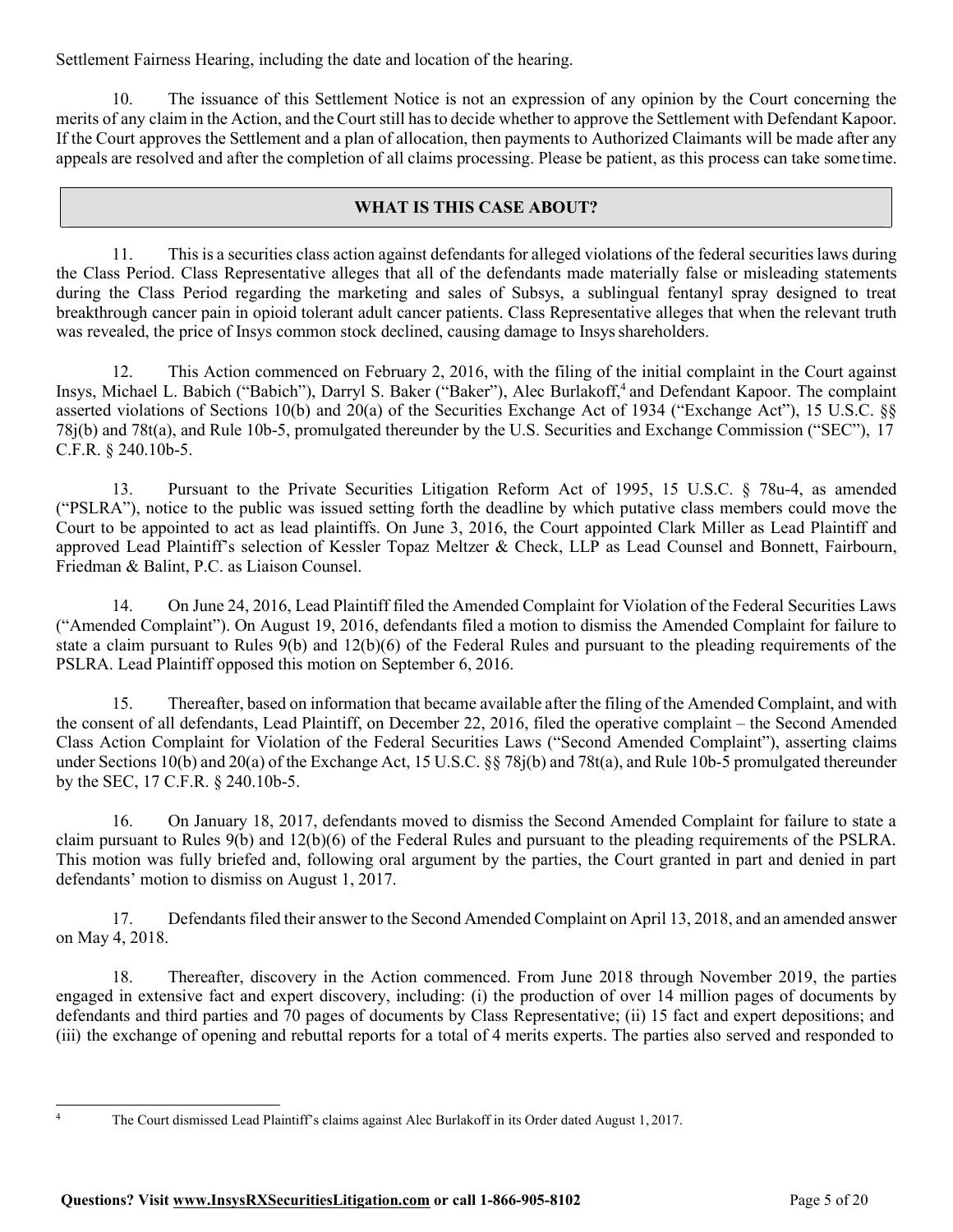interrogatories and requests for admission, exchanged numerous letters, and held numerous conferences concerning discovery issues.<sup>5</sup>

19. On August 31, 2018, Lead Plaintiff filed a motion for class certification. Defendants opposed this motion on October 26, 2018.

20. While the parties' discovery efforts were ongoing and Lead Plaintiff's motion for class certification was pending, Insys, on June 10, 2019, notified the Court and the parties to the Action that it had filed for bankruptcy protection under Chapter 11 of Title 11 of the United States Code in the United States Bankruptcy Court for the District of Delaware. Pursuant to 11 U.S.C. § 362(a) of the United States Code, the Action was automatically stayed as to Insys.

21. On July 19, 2019, Lead Plaintiff and Defendant Kapoor, participated in a full-day mediation in New York, New York before Michelle Yoshida of Phillips ADR, which did not result in an agreement to resolve any portion of the Action.

22. On September 20, 2019, the Court granted Lead Plaintiff's motion for class certification ("Class Certification Order"), while making clear that the Class Certification Order did not apply to Insys based upon the automatic stay provisions of 11 U.S.C. § 362(a) of the United States Code. On October 4, 2019, Defendant Kapoor filed with the United States Court of Appeals for the Ninth Circuit a petition for permission to appeal the Court's Class Certification Order pursuant to Federal Rule 23(f). The Ninth Circuit denied Defendant Kapoor's petition on December 18, 2019.

23. On December 13, 2019, Class Representative filed a consent motion to voluntarily dismiss Insys from the Action with prejudice ("Insys Dismissal Motion"). On the same day, Class Representative also filed a consent motion to approve the form and manner of providing notice to the Class regarding the Court's certification of the Action as a class action pursuant to Federal Rule 23, as well as the Insys Dismissal Motion ("Class Notice Motion").

24. The Court granted the Class Notice Motion on March 20, 2020. Thereafter, notice was provided to the Class (collectively, "Class Notice"). The Class Notice informed potential Class Members that the deadline for requesting exclusion from the Class and objecting to the Insys Dismissal Motion was April 30, 2020. Out of the thousands of notices disseminated, not one request for exclusion from the Class was received, and there were no objections to the Insys Dismissal Motion.<sup>6</sup> The Court subsequently granted the Insys Dismissal Motion by Order dated May 15, 2020, dismissing Insysfrom the Action with prejudice.

25. During the same time, defendants Kapoor, Babich, and Baker, on December 20, 2019, filed a motion for summary judgment asserting that Class Representative would be unable to establish a triable issue of fact as to certain elements of his claims, and that defendants are entitled to summary judgment under Rule 56 of the Federal Rules. Following full briefing by the parties, the Court, on May 8, 2020, denied the motion for summary judgment in its entirety.

26. On May 8, 2020, Class Representative and defendant Baker informed the Court that they had reached an agreement in principle to resolve the Action as to defendant Baker only (i.e., the Baker Settlement).

27. On May 22, 2020, the Court scheduled a jury trial to commence on August 17, 2020. Thereafter, the Settling Parties engaged in substantial trial preparations, including submission of proposed exhibit and witness lists; filed in limine motions; and exchanged their contentions of law and fact and other key pretrial disclosures.

28. While the Settling Parties' trial preparations were ongoing, Class Representative and Defendant Kapoor restarted their earlier discussions concerning the possibility of resolving the Action with the assistance of Ms. Yoshida. Following hard-fought, arm's-length direct negotiations, the Settling Parties agreed to resolve the Action against Defendant Kapoor for the Settlement Consideration described in ¶ 31 below. On June 25, 2020, the Settling Parties filed a Notice of

<sup>&</sup>lt;sup>5</sup> The parties completed discovery on November 22, 2019.

Pursuant to the Court's Order Preliminarily Approving Settlement with Defendant Darryl S. Baker and Providing for Notice dated June 5, 2020, because Class Members had the opportunity to exclude themselves in connection with Class Notice, the Court exercised its discretion not to permit Class Members a second opportunity to exclude themselves from the Class in connection with the settlement proceedings. This ruling became the law of the case for all subsequent settlements in the Action including this Settlement.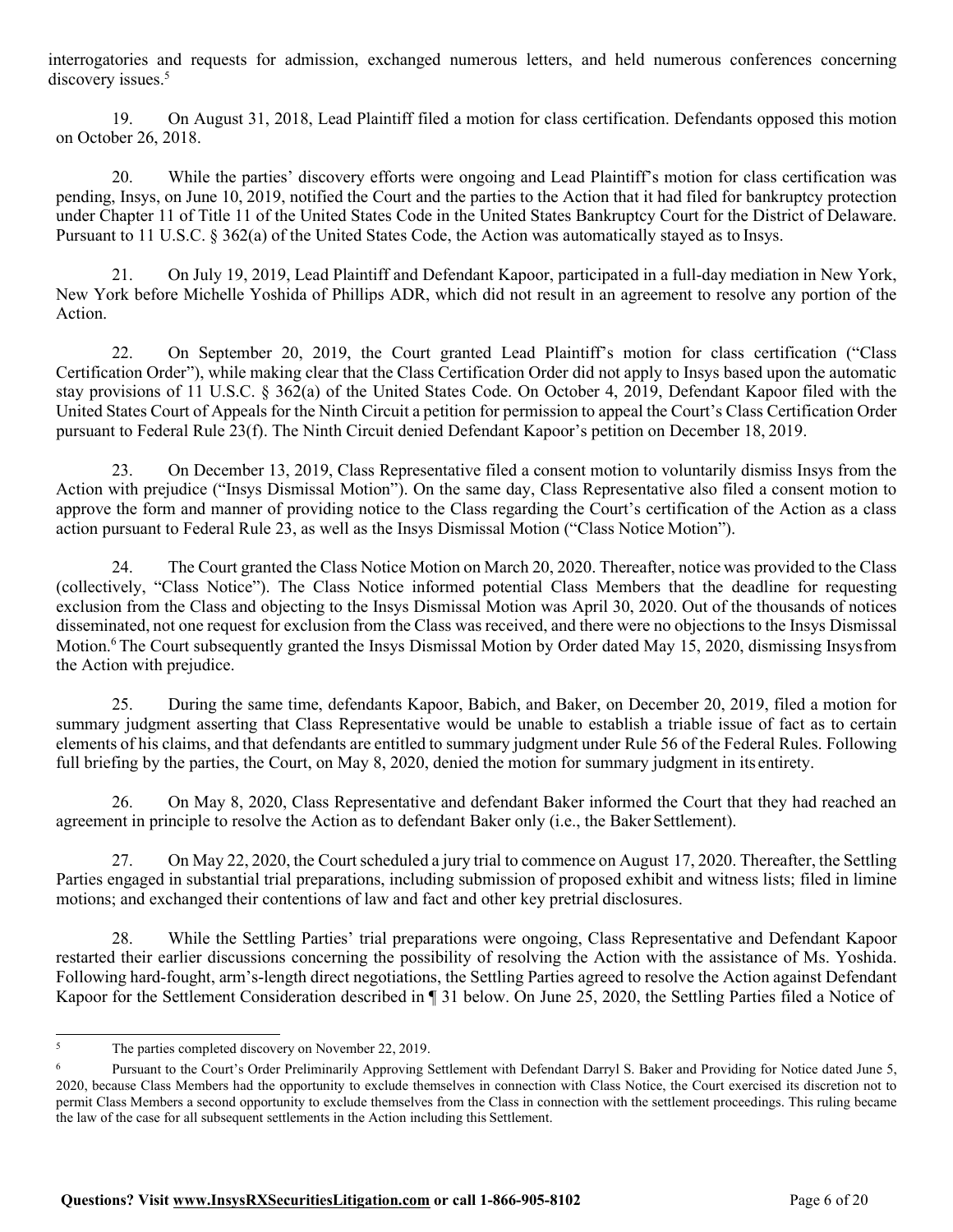Settlement informing the Court that they had reached an agreement in principle to resolve the Action as to Defendant Kapoor.

29. On July 1, 2020, the Settling Parties entered into the Stipulation, which sets forth the specific terms and conditions of the Settlement. The Stipulation can be viewed at [www.InsysRXSecuritiesLitigation.com.](http://www.insysrxsecuritieslitigation.com/)

30. On July 2, 2020, the Court preliminarily approved the Settlement with Defendant Kapoor, authorized notice of the Settlement to the Class, and scheduled the Settlement Fairness Hearing to consider whether to grant final approval to the Settlement.

### **WHAT CONSIDERATION IS BEING PROVIDED BY THE SETTLEMENT?**

31. By the Settlement, Defendant Kapoor has agreed to pay or cause to be paid to the Class consideration ofat least \$700,000 in cash ("Minimum Settlement Amount") with the potential to increase to up to \$10,000,000 in cash (collectively referred to as the "Settlement Consideration"), payable in accordance with the terms and schedule set forth below. The components of the Settlement Consideration are asfollows:

- **Down Payment:** \$250,000 ("Down Payment") of the Minimum Settlement Amount shall be paid by or on behalf of Defendant Kapoor into the Escrow Account within fifteen (15) business days following the Court's entry of the Preliminary Approval Order.
- **Monthly Payments:** On the first day of the month following the Court's entry of the Judgment, Defendant Kapoor shall pay or cause to be paid \$25,000 and will continue to pay \$25,000 per month, on the first day of each month, for a period of ten (10) months (for a monthly payment consideration totaling \$250,000), into the EscrowAccount.
- **Appeal Payment:** In connection with Defendant Kapoor's criminal conviction in *United States of America v. Babich, et al*., No. 1:16-cr-10343-ADB (D. Mass.) ("Criminal Conviction"), Defendant Kapoor's sentencing included an obligation to pay \$59,755,362.45 in restitution, \$1,914,771.20 in forfeiture, and a fine of \$250,000.00 (collectively, this \$61,920,133.65 shall be referred to herein as the "Criminal Obligation"). Defendant Kapoor is in the process of appealing his Criminal Conviction, and the appeal will also implicate his Criminal Obligation. In the event that Defendant Kapoor is unsuccessful in having the Criminal Conviction overturned on appeal, within thirty (30) calendar days after the entry of the aforementioned appellate decision, Defendant Kapoor shall pay or cause to be paid \$200,000 ("Appeal Loss Payment"), into the Escrow Account. In the event that Defendant Kapoor is successful at having the Criminal Conviction overturned on appeal, even if the Department of Justice retries Defendant Kapoor or otherwise seeks further relief in connection with the ruling on the appeal of the Criminal Conviction, within thirty (30) calendar days after the entry of the aforementioned appellate decision, Defendant Kapoor shall pay or cause to be paid \$2,000,000 ("Appeal Win Payment"), into the Escrow Account.
- **Savings Payment:** Separate and distinct from the Down Payment, the Monthly Payments and/or the Appeal Loss Payment or Appeal Win Payment, as part of the Settlement, within thirty (30) calendar days after the satisfaction in full of the Criminal Obligation (regardless of how the Criminal Obligation is satisfied or who pays the Criminal Obligation), Defendant Kapoor shall pay into the Escrow Account, subject to the cap set forth below, Fifty Percent (50%) of any amount of the original Criminal Obligation that has not been paid by Defendant Kapoor ("Savings Payment"). For purposes of clarity, this Savings Payment obligation can arise from a scenario in which Defendant Kapoor does not pay the full amount of the Criminal Obligation (a) because the Criminal Obligation is satisfied in part or in full by persons other than Defendant Kapoor (e.g., if any portion of the Criminal Obligation is paid by or on behalf of Defendant Michael L. Babich, the bankrupt estate of Insys, through insurance proceeds covering any insured including Defendant Kapoor or by or on behalf of any person or corporate entity other than Defendant Kapoor); or (b) if the Criminal Obligation is reduced in any amount or eliminated for any reason and not subject to reinstatement or reassessment in further proceedings. In no event shall the Savings Payment exceed \$7,500,000. Defendant Kapoor agrees that the obligation set forth in this provision is non-dischargeable in the event he files for bankruptcy.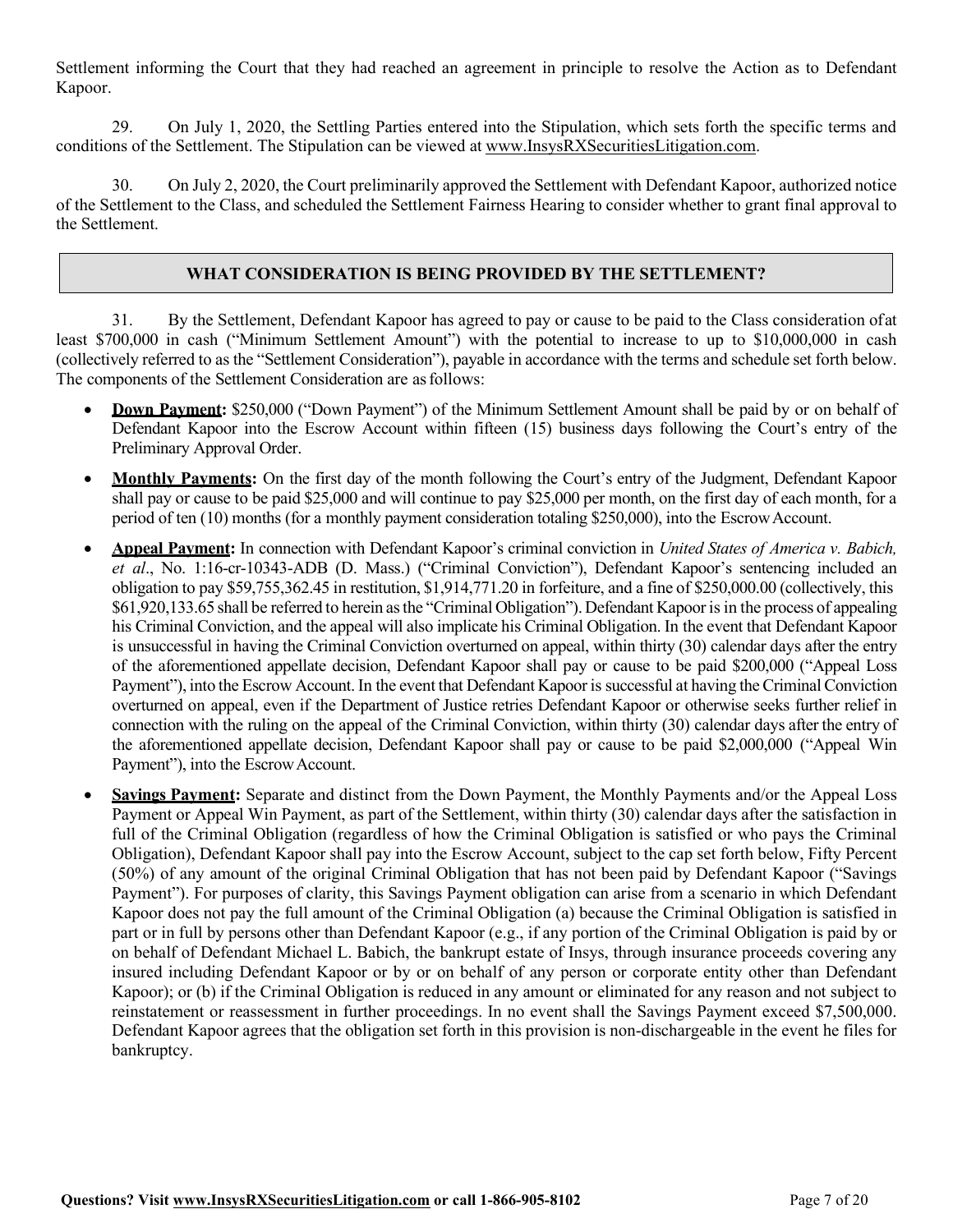### **HOW DO I KNOW IF I AM AFFECTED BY THE SETTLEMENT? WHO IS INCLUDED IN THE CLASS?**

32. If you are a member of the Class, you are subject to the Settlement. The Class certified by the Court on September 20, 2019 consists of:

### **All persons and entities who purchased or otherwise acquired Insys common stock during the period from March 3, 2015, through January 25, 2016, and were damaged thereby.**

Excluded from the Class are: (a) Defendants;<sup>7</sup> (b) present and former directors or executive officers of Insys and members of their immediate families(as defined in 17 C.F.R. § 229.404, Instructions (1)(a)(iii) and (1)(b)(ii)); (c) any of the foregoing individuals' or entities' legal representatives, heirs, successors, or assigns; and (d) any entity in which any Defendant has or had a controlling interest, or which is related to or affiliated with any Defendant.

# **PLEASE NOTE: RECEIPT OF THIS SETTLEMENT NOTICE DOES NOT MEAN THAT YOU ARE A CLASS MEMBER OR THAT YOU WILL BE ENTITLED TO RECEIVE PROCEEDS FROM THE SETTLEMENT.**

**IF YOU WISH TO BE ELIGIBLE TO PARTICIPATE IN THE DISTRIBUTION OF PROCEEDS FROM THE SETTLEMENT WITH DEFENDANT KAPOOR, YOU ARE REQUIRED TO SUBMIT A CLAIM FORM AND THE REQUIRED SUPPORTING DOCUMENTATION POSTMARKED (IF MAILED), OR ONLINE, NO LATER THAN OCTOBER 10, 2020, UNLESS YOU ALREADY SUBMITTED OR PLAN TO SUBMIT A CLAIM FORM IN CONNECTION WITH THE BAKER SETTLEMENT. IF YOU ALREADY SUBMITTED OR PLAN TO SUBMIT A CLAIM FORM FOR THE BAKER SETTLEMENT, YOU DO NOT NEED TO SUBMIT A CLAIM FORM FOR THIS SETTLEMENT AS YOUR BAKER SETTLEMENT CLAIM FORM WILL ALSO BE PROCESSED IN CONNECTION WITH THIS SETTLEMENT. IF YOU NEED A CLAIM FORM, YOU CAN GET ONE BY VISITING THE WEBSITE [WWW.INSYSRXSECURITIESLITIGATION.COM](http://www.insysrxsecuritieslitigation.com/) OR BY CALLING 1- 866-905- 8102.**

# **WHAT ARE CLASS REPRESENTATIVE'S REASONS FOR THE SETTLEMENT?**

33. The Settlement is the result of more than four years of hard-fought litigation and extensive, arm's-length negotiations by the Settling Parties and was reached while preparations for a trial - scheduled to commence in August 2020 - were well underway. Class Representative believes that the claims asserted against Defendant Kapoor have merit; however, he recognized the risks faced in collecting upon a successfully obtained favorable verdict against Defendant Kapoor at trial and through the likely appeals that would follow.

34. If the Action continued against Defendant Kapoor, Class Representative faced some challenges to proving that Defendant Kapoor made a materially false or misleading statement. Throughout the Action, Defendant Kapoor maintained that the sole statement for which he is being sued in the Action was true when made. Additionally, Defendant Kapoor asserted that the statement at issue is not actionable, as a matter of law, because it is a vaguely optimistic, forwardlooking statement that does not amount to a securities violation and is, in any event, within the statutory safe harbor. Class Representative also would have faced formidable challenges to establishing loss causation and damages, as Defendant Kapoor would have continued to argue at trial that the declines in the price of Insys common stock on the dates at issue could not be linked to any alleged misstatement regarding oncology. Finally, and most importantly, there were severe limitations on the ability of Defendant Kapoor to pay a substantial judgment, and Class Representative faced a significant risk that he would not be able to collect any payment at all from Defendant Kapoor - even if a judgment was obtained against him at trial. Indeed, in light of Defendant Kapoor's current and expected future financial condition and the substantial likelihood that, in connection with Defendant Kapoor's Criminal Conviction, the Department of Justice could seize and ultimately liquidate the entirety of Defendant Kapoor's assets, the Class could be left with nothing if Class Representative demanded and received more consideration as part of the Settlement or was ultimately successful in obtaining a judgment against Defendant Kapoor at trial. In addition, the bankruptcy of the corporate defendant, Insys, seriously limited the sources of recovery in this proceeding, and it created a number of other challenges to a successful prosecution of claims against the remaining defendants.

<sup>7</sup> For purposes of the Class definition, the term "Defendants" refers collectively to Defendant Kapoor and the Non-SettlingDefendants.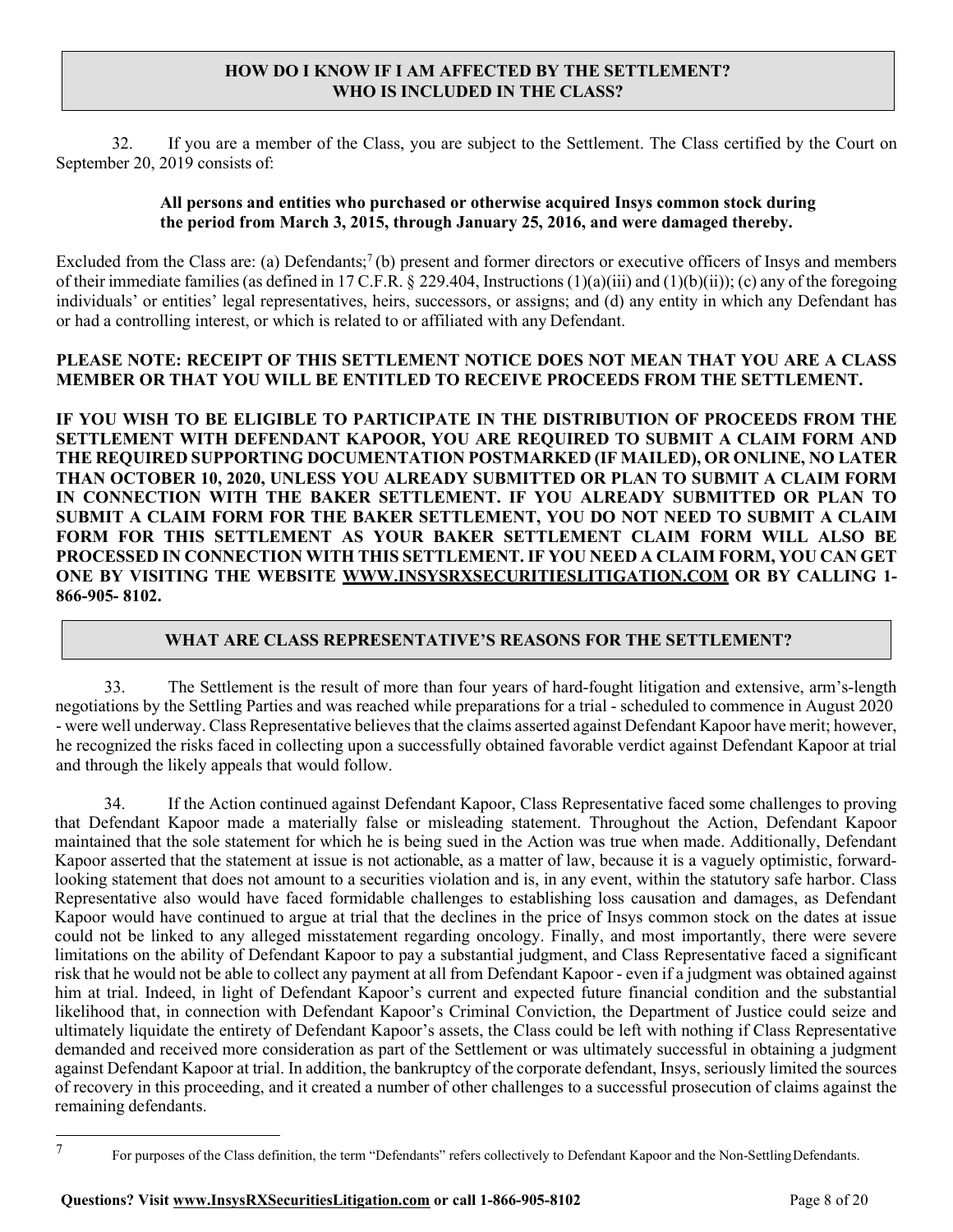35. In light of these risks and the amount of the recovery to the Class, Class Representative and ClassCounsel believe that the proposed Settlement is fair, reasonable, and adequate, and in the best interests of the Class. Class Representative and Class Counsel believe that the Settlement provides a favorable result for the Class, namely consideration of at least \$700,000 in cash with the possibility of an increase to up to \$10,000,000 in cash (less the various deductions described in this Settlement Notice), as compared to the risk that the claims against Defendant Kapoor would produce a smaller, or no, recovery after trial and appeals, possibly years in the future.

36. Defendant Kapoor has denied the claims asserted against him in the Action and denies having engaged in any wrongdoing or violation of law of any kind whatsoever. Defendant Kapoor has agreed to the Settlement to eliminate the burden and expense of continued litigation against him, and the Settlement with Defendant Kapoor may not be construed as an admission of any wrongdoing by him in this or any other action or proceeding.

# **WHAT MIGHT HAPPEN IF THERE WERE NO SETTLEMENT?**

37. If there were no Settlement with Defendant Kapoor and Class Representative failed to establish any essential legal or factual element of his claims against Defendant Kapoor at trial, neither Class Representative nor the other members of the Class would recover anything from Defendant Kapoor. Also, if Defendant Kapoor was successful in proving any of his defenses at trial, or on appeal, the Class could recover substantially less than the amount provided in the Settlement, or nothing at all. If Class Representative was successful at trial and appeal and obtained a judgment against Defendant Kapoor, there was also a substantial likelihood that the United States Department of Justice would execute on its previously obtained judgment in connection with the Criminal Obligation to seize and ultimately liquidate all of Defendant Kapoor's assets leaving him without means to pay any amount of any judgment obtained in this Action.

### **ARE THE OTHER DEFENDANTS INCLUDED IN THE PARTIAL SETTLEMENT?**

38. No. This Settlement only includes Defendant Kapoor. This Settlement does not resolve claims against the Non-Settling Defendants Michael L. Babich and Darryl S. Baker.

# **WHAT IS THE OTHER SETTLEMENT REACHED IN THE ACTION?**

39. Class Representative previously reached a settlement with defendant Darryl S. Baker for Two Million Dollars in cash (\$2,000,000). On June 5, 2020, the Court entered an order preliminarily approving the settlement with Defendant Baker. Please visit [www.InsysRXSecuritiesLitigation.com](http://www.insysrxsecuritieslitigation.com/) for more information regarding the Baker Settlement. If you previously submitted or plan to submit a Claim Form for the Baker Settlement, your Claim Form will also be **processed in connection with this Settlement. You only need to submit one Claim Form to participate in both this Settlement and the Baker Settlement.**

#### **HOW ARE CLASS MEMBERS AFFECTED BY THE ACTION AND THE SETTLEMENT?**

40. As a Class Member, you are represented by Class Representative and Class Counsel, unless you enter an appearance through counsel of your own choice and at your own expense. You are not required to retain your own counsel, but if you choose to do so, such counsel must file a notice of appearance on your behalf and must serve copies of his or her appearance on the attorneys listed in the section entitled, "When And Where Will The Court Decide Whether To Approve The Settlement?," on page 13 below.

41. If you are a Class Member and you wish to object to the Settlement of the Action with Defendant Kapoor, the Plan of Allocation, and/or Class Counsel's application for an award of attorneys' fees and Litigation Expenses, you may present your objections by following the instructions in the section entitled, "When And Where Will The Court Decide Whether To Approve The Settlement?," on page 13 below.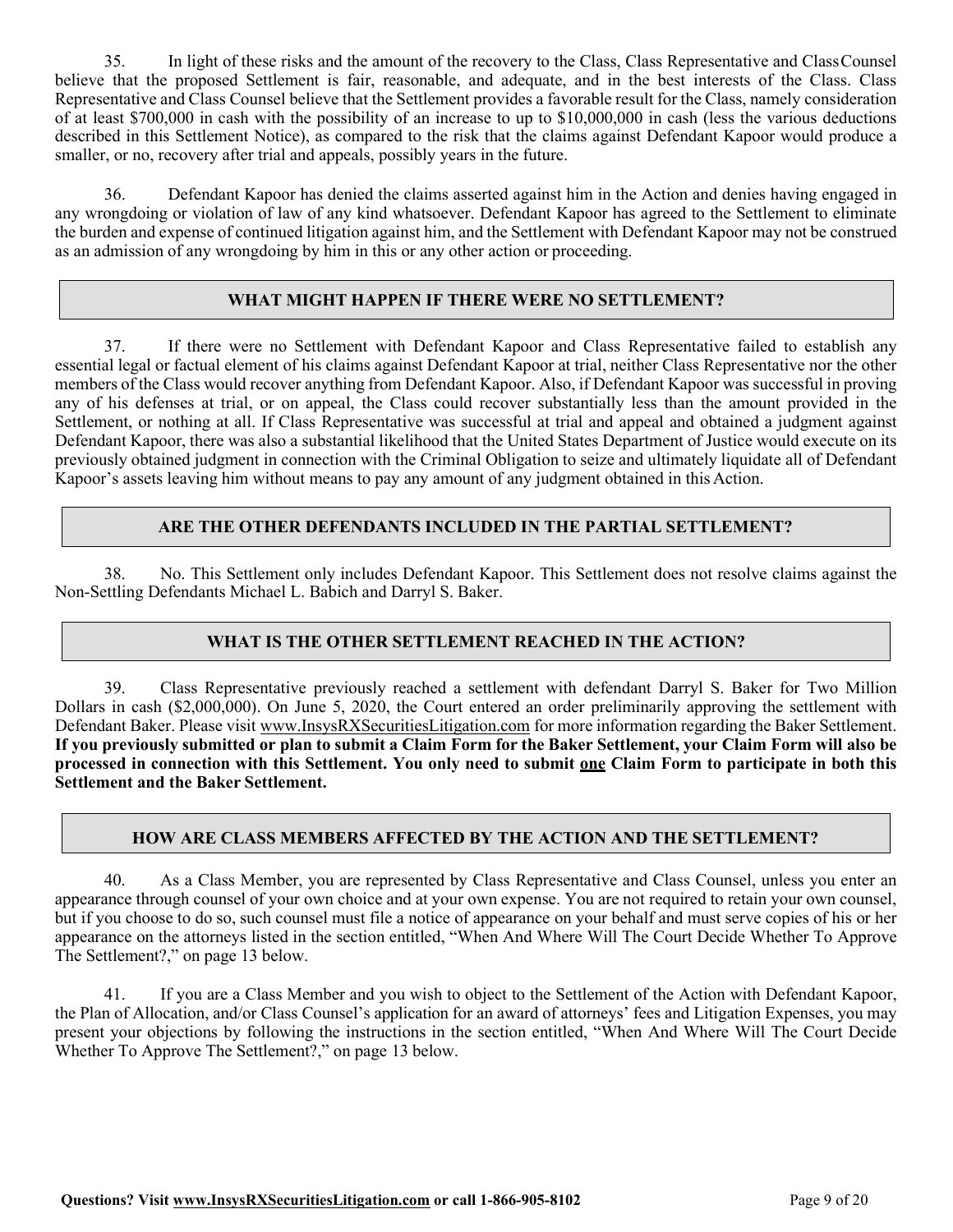42. If you are a Class Member, you will be bound by any orders issued by the Court. If the Settlement with Defendant Kapoor is approved, the Court will enter a judgment ("Judgment"). The Judgment will dismiss with prejudice the claims against Defendant Kapoor and will provide that, upon the Effective Date of the Settlement, Class Representative and each of the other Class Members, on behalf of themselves, and their respective spouses, heirs, executors, administrators, predecessors, successors, and assigns, in their capacities as such, shall be deemed to have, and by operation of law and of the judgment shall have, fully, finally, and forever compromised, settled, released, resolved, relinquished, waived, and discharged each and every Released Class Representative's Claim (as defined in ¶ 43 below) against the Settling Defendant and the other Settling Defendant's Releasees (as defined in ¶ 44 below), and shall forever be barred and enjoined from prosecuting any or all of the Released Class Representative's Claims against any of the Settling Defendant's Releasees whether or not such Class Member executes and delivers a Claim Form.<sup>8</sup>

43. "Released Class Representative's Claims" means all claims and causes of action of every nature and description, whether known claims or Unknown Claims (as defined in ¶ 45 below), whether arising under federal, state, local, common, statutory, administrative or foreign law, or any other law, rule or regulation, at law or in equity, whether class or individual in nature, whether accrued or unaccrued, whether liquidated or unliquidated, whether matured or unmatured, that Class Representative or any other member of the Class: (i) asserted in any of the complaints filed in the Action or (ii) could have asserted in the Action or in any other court or forum that arise out of or in any way relate to the allegations, transactions, facts, matters or occurrences, representations, or omissions set forth in any of the complaints filed in the Action and that relate to the purchase, acquisition or sale of Insys common stock during the period from August 12, 2014 through December 8, 2016. "Released Class Representative's Claims" shall not include: (i) any claims against the Non-Settling Defendants; (ii) any claims relating to the enforcement of the settlement with Defendant Kapoor; or (iii) any of the claims asserted in the following actions: *Soltau v. Kapoor, et al.*, No. 28-1720-SPL (D. Ariz.), *In re Insys Therapeutics, Inc. Deriv. Litig.*, No. 12696-VCL (Del. Ch.), *Bennett v. Kapoor*, No. 2:18-cv-02170-DCG (D. Ariz.), and *In re Insys Therapeutics, Inc. Sec. Litig.*, No. 17- 1954-PAC (S.D.N.Y.).

44. "Settling Defendant's Releasees" means Defendant Kapoor, all past, present, or future entities owned, affiliated with or controlled by Defendant Kapoor, including any of those entities' parents, consultants, insurers, attorneys, advisors, successors, heirs, assigns, executors, personal representatives, marital communities and members of his immediate family (as defined in 17 C.F.R. §229.404, Instructions (1)(a)(iii) and (1)(b)(ii)), or any trust of which Defendant Kapoor is the settler or which is for the benefit of Defendant Kapoor or member(s) of his family. "Settling Defendant's Releasees" does not include any of the Non-Settling Defendants, nor any of their related persons or entities.

45. "Unknown Claims" means any Released Class Representative's Claims which Class Representative or any other Class Member do not know or suspect to exist in his, her, or its favor at the time of the release of such claims, and any Released Settling Defendant's Claims which the Settling Defendant does not know or suspect to exist in his favor at the time of the release of such claims, which, if known by him, her, or it, might have affected his, her, or its decision(s) with respect to this Settlement, including, but not limited to, whether or not to object to the Settlement or to the release of the Released Claims. With respect to any and all Released Claims, the Settling Parties stipulate and agree that, upon the Effective Date of the Settlement, Class Representative and the Settling Defendant shall expressly waive, and each of the Class Members shall be deemed to have, and by operation of the Judgment or the Alternative Judgment, if applicable, shall have, expressly waived, the provisions, rights, and benefits conferred by any law of any state or territory of the United States, or principle of common law or foreign law, which is similar, comparable, or equivalent to California Civil Code § 1542, which provides:

A general release does not extend to claims that the creditor or releasing party does not know or suspect to exist in his or her favor at the time of executing the release and that, if known by him or her, would have materially affected his or her settlement with the debtor or released party.

The Settling Parties will also seek, among other things, a judgment reduction order in connection with the Judgment in the Action. A judgment reduction order generally reduces the liability of non-settling defendants and/or certain other parties for common damages by the greater of the settlement amount paid by or on behalf of the settling defendant for common damages or the percentage share of responsibility of the settling defendant for common damages. The Settling Parties will also seek to include in the Judgment a "bar order" that will, among other things, bar certain claims for contribution and indemnification against or by Defendant Kapoor and/or certain other related parties.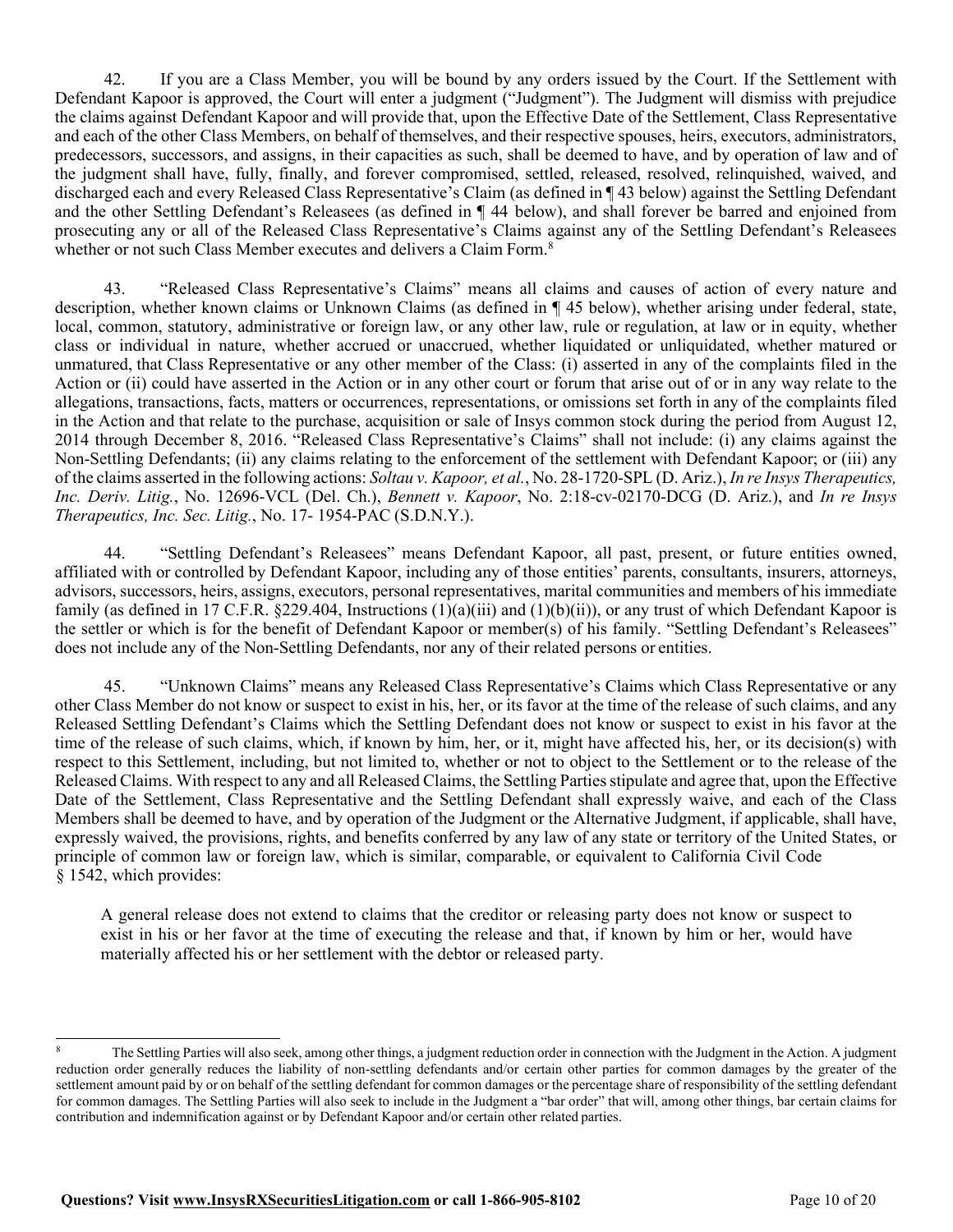Class Representative and the Settling Defendant acknowledge, and each of the other Class Members shall be deemed by operation of law to have acknowledged, that the foregoing waiver was separately bargained for and a key element of the Settlement.

46. The Judgment will also provide that, upon the Effective Date of the Settlement, the Settling Defendant, on behalf of himself, and his spouses, heirs, executors, administrators, predecessors, successors, and assigns, in their capacities as such, shall be deemed to have, and by operation of law and of the judgment shall have, fully, finally, and forever compromised, settled, released, resolved, relinquished, waived, and discharged each and every Released Settling Defendant's Claim against Class Representative and the other Class Representative's Releasees, and shall forever be barred and enjoined from prosecuting any or all of the Released Settling Defendant's Claims against any of the Class Representative's Releasees.

47. "Released Settling Defendant's Claims" means all claims and causes of action of every nature and description, whether known claims or Unknown Claims, whether arising under federal, state, local, common, statutory, administrative or foreign law, or any other law, rule or regulation, at law or in equity, whether class or individual in nature, whether accrued or unaccrued, whether liquidated or unliquidated, whether matured or unmatured, that arise out of or relate in any way to the institution, prosecution, or settlement of the claims against Defendant Kapoor. "Released Settling Defendant's Claims" shall not include any claims relating to the enforcement of the Settlement.

48. "Class Representative's Releasees" means (i) Class Representative, his attorneys and all other Class Members; (ii) the current and former parents, affiliates, subsidiaries, successors, predecessors, assigns, and assignees of each of the foregoing in (i), if applicable; and (iii) the current and former officers, directors, immediate family members (as defined in 17 C.F.R. §229.404, Instructions (1)(a)(iii) and (1)(b)(ii)), heirs, trusts, trustees, executors, estates, administrators, beneficiaries, agents, affiliates, insurers, reinsurers, predecessors, successors, assigns, and advisors of each of the persons or entities listed in (i) and (ii), in their capacities assuch.

# **HOW DO I PARTICIPATE IN THE SETTLEMENT? WHAT DO I NEED TO DO?**

49. **IF YOU PREVIOUSLY SUBMITTED OR PLAN TO SUBMIT A CLAIM FORM IN CONNECTION WITH THE BAKER SETTLEMENT, YOU NEED NOT SUBMIT ANOTHER CLAIM FORM IN ORDER TO PARTICIPATE IN THIS SETTLEMENT AS YOUR BAKER SETTLEMENT CLAIM FORM WILL ALSO BE PROCESSED IN CONNECTION WITH THIS SETTLEMENT.** If you are unsure as to whether you submitted a Claim Form for the Baker Settlement, please contact the Claims Administrator at 1-866-905-8102 o[r](mailto:info@InsysRXSecuritiesLitigation.com) [info@InsysRXSecuritiesLitigation.com.](mailto:info@InsysRXSecuritiesLitigation.com)

50. If you are a member of the Class and you did not submit or do not plan to submit a Claim Form in connection with the Baker Settlement, to be eligible for a payment from the proceeds of the Settlement of the Action with Defendant Kapoor, you must timely complete and return the Claim Form with adequate supporting documentation *postmarked (if mailed), or submitted online at [www.InsysRXSecuritiesLitigation.com,](http://www.insysrxsecuritieslitigation.com/) no later than October 10, 2020*. You can obtain a copy of the Claim Form on the website for the Action, [www.InsysRxSecuritiesLitigation.com, o](http://www.insysrxsecuritieslitigation.com/)r you may request that a Claim Form be mailed to you by calling the Claims Administrator toll free at 1-866-905-8102, or by emailing the Claims Administrator a[t info@InsysRXSecuritiesLitigation.com.](mailto:info@InsysRXSecuritiesLitigation.com) **Please retain all records of your ownership of and transactions in Insys common stock, as they may be needed to document your Claim.** If you do not submit a timely and valid Claim Form, you will not be eligible to share in the Net Settlement Fund.

# **HOW MUCH WILL MY PAYMENT BE?**

51. At this time, it is not possible to make any determination as to how much any individual Class Member may receive from the Settlement.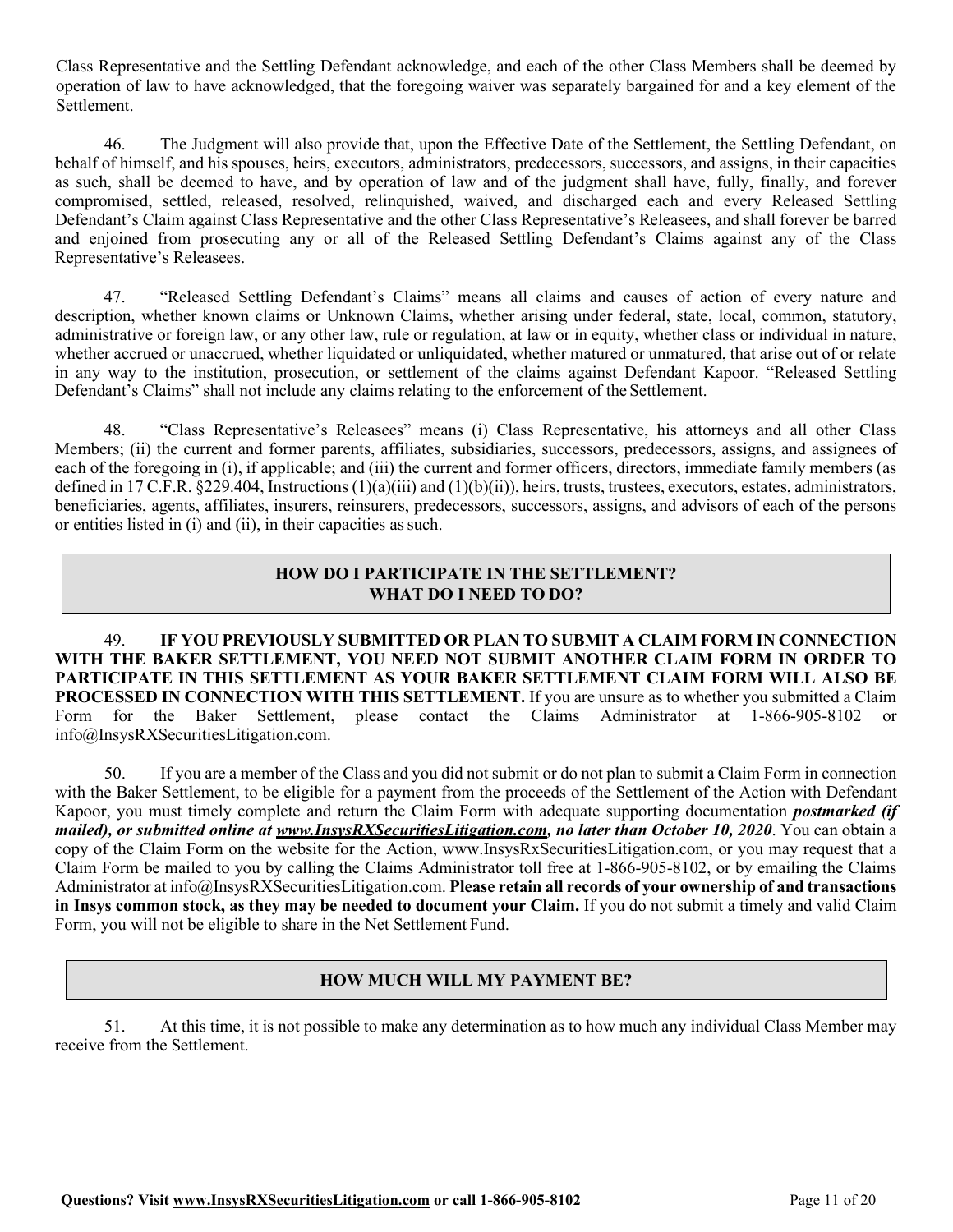52. Pursuant to the Settlement, Defendant Kapoor shall pay or cause to be paid at least \$700,000 in cash with the potential to increase to up to \$10,000,000 in cash in accordance with the terms and schedule set forth in ¶ 31 above. The Settlement Consideration will be deposited into an escrow account. The Settlement Consideration, plus any interest earned thereon, is referred to as the "Settlement Fund." If the Settlement with Defendant Kapoor is approved by the Court and the Effective Date occurs, the Net Settlement Fund will be distributed to Class Members who submit valid Claim Forms, in accordance with the proposed Plan of Allocation or such other plan of allocation as the Court may approve.

53. The Net Settlement Fund will not be distributed unless and until the Court has approved the Settlement and a plan of allocation and that decision is affirmed on appeal (if any) and/or the time for any petition for rehearing, appeal, or review, whether by certiorari or otherwise, has expired.

54. Neither Defendant Kapoor nor any other person or entity that paid any portion of the Settlement Consideration on his behalf are entitled to get back any portion of the Settlement Fund once the Court's order or judgment approving the Settlement becomes Final. Defendant Kapoor and the other Settling Defendant's Releasees shall not have any liability, obligation, or responsibility for the administration of the Settlement, the disbursement of the Net Settlement Fund, or the Plan of Allocation.

55. Unless the Court otherwise orders, any Class Member who fails to submit a Claim Form postmarked (if mailed), or online, on or before October 10, 2020 shall be fully and forever barred from receiving payments pursuant to the Settlement with Defendant Kapoor, but will in all other respects remain a Class Member and be subject to the provisions of the Stipulation, including the terms of any Judgment entered and the Releases given. This means that each Class Member releases the Released Class Representative's Claims (as defined in ¶ 43 above) against the Settling Defendant's Releasees (as defined in ¶ 44 above) and will be enjoined and prohibited from prosecuting any of the Released Class Representative's Claims against any of the Settling Defendant's Releasees whether or not such Class Member submits a ClaimForm.

56. Participants in and beneficiaries of any employee retirement and/or benefit plan ("Employee Plan") should NOT include any information relating to shares of Insys common stock purchased/acquired through an Employee Plan in any Claim Form they submit in this Action. They should include ONLY those eligible shares of Insys common stock purchased/acquired during the Class Period outside of an Employee Plan. Claims based on any Employee Plan(s)' purchases/acquisitions of eligible Insys common stock during the Class Period may be made by the Employee Plan(s)' trustees.

57. The Court has reserved jurisdiction to allow, disallow, or adjust on equitable grounds the Claim of any Class Member.

58. Each Claimant shall be deemed to have submitted to the jurisdiction of the Court with respect to his, her, or its Claim Form.

59. Only Class Members or persons authorized to submit a Claim on their behalf will be eligible to share in the distribution of the Net Settlement Fund. Persons and entities that are excluded from the Class will not be eligible to receive a distribution from the Net Settlement Fund and should not submit Claim Forms.

60. **Appendix A to this Notice sets forth the Plan of Allocation for allocating the Net Settlement Fund among Authorized Claimants, as proposed by Class Representative. At the Settlement Fairness Hearing, Class Counsel will request the Court approve the Plan of Allocation. The Court may modify the Plan of Allocation, or approve a different plan of allocation, without further notice to the Class.**

# **WHAT PAYMENT ARE THE ATTORNEYS FOR THE CLASS SEEKING? HOW WILL THE LAWYERS BE PAID?**

61. Class Counsel, on behalf of Plaintiffs' Counsel, will apply to the Court for an award of attorneys' fees, inclusive of any remaining Litigation Expenses incurred by Plaintiffs' Counsel in connection with the institution, prosecution, and resolution of the claims against Defendant Kapoor which were not sought to be reimbursed in connection with the Baker Settlement, in an amount not to exceed 30% of the Settlement Fund in the aggregate. Unreimbursed Litigation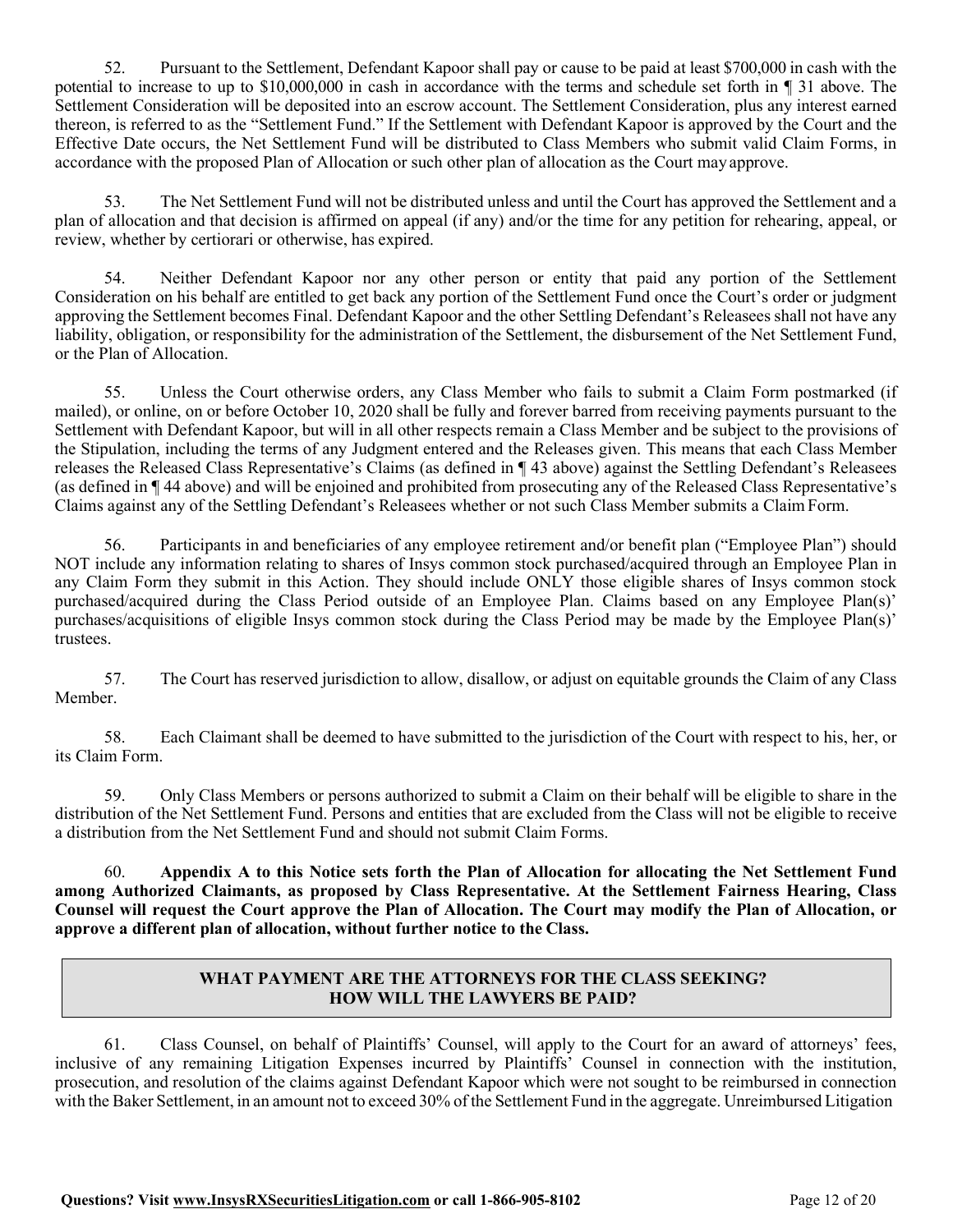Expenses that have not been sought in connection with the Baker Settlement currently total approximately \$625,000. Class Counsel's motion for an award of attorneys' fees and Litigation Expenses will be filed by September 10, 2020, and the Court will consider Class Counsel's motion at the Settlement Fairness Hearing. A copy of Class Counsel's motion for an award of attorneys' fees and Litigation Expenses will be available for review at [www.InsysRXSecuritiesLitigation.com](http://www.insysrxsecuritieslitigation.com/) once it is filed. Any award of attorneys' fees and Litigation Expenses will be paid from the Settlement Fund prior to allocation and payment to Authorized Claimants. *Class Members are not personally liable for any such fees and expenses*.

## **WHEN AND WHERE WILL THE COURT DECIDE WHETHER TO APPROVE THE SETTLEMENT? DO I HAVE TO COME TO THE HEARING? MAY I SPEAK AT THE HEARING IF I DON'T LIKE THE SETTLEMENT?**

62. **Class Members do not need to attend the Settlement Fairness Hearing. The Court will consider any**  submission made in accordance with the provisions below even if a Class Member does not attend the hearing. Please Note: The date and time of the Settlement Fairness Hearing may change without further written notice to the Class. If you plan on attending the hearing, please check the website, [www.InsyRXSecuritiesLitigation.com,](http://www.insyrxsecuritieslitigation.com/) or contact Class Counsel to confirm that the date and/or time of the hearing has notchanged.

63. The Settlement Fairness Hearing will be held on **October 15, 2020 at 9:30 a.m.**, before the Honorable Neil V. Wake at the Sandra Day O'Connor United States Courthouse, 401 W. Washington St., Phoenix, AZ 85003, Courtroom 401. The Court reserves the right to approve the Settlement of the Action with Defendant Kapoor, the Plan of Allocation, Class Counsel's motion for an award of attorneys' fees and Litigation Expenses, and/or any other matter related to the Settlement at or after the Settlement Fairness Hearing without further notice to the members of the Class. The Court may also combine the Settlement Fairness Hearing with the final hearing for any other settlement(s) entered into under this same caption.

64. Any Class Member may object to the Settlement with Defendant Kapoor, the Plan of Allocation, and/or Class Counsel's motion for an award of attorneys' fees and Litigation Expenses. Objections must be in writing. You must file any written objection, together with copies of all other papers and briefs supporting the objection, with the Clerk's Office at the United States District Court for the District of Arizona at the address set forth below, as well as serve copies on Class Counsel and Defendant Kapoor's Counsel at the addresses set forth below *on or before September 24, 2020*.

| <b>Clerk's Office</b>                                                                                                                                                       | <b>Class Counsel</b>                                                                                                 | <b>Defendant Kapoor's Counsel</b>                                                                                                 |
|-----------------------------------------------------------------------------------------------------------------------------------------------------------------------------|----------------------------------------------------------------------------------------------------------------------|-----------------------------------------------------------------------------------------------------------------------------------|
| United States District Court<br>District of Arizona<br>Sandra Day O'Connor<br>U.S. Courthouse<br>Suite 130<br>401 West Washington Street<br>SPC 1<br>Phoenix, AZ 85003-2118 | Johnston de F. Whitman, Jr.<br>Kessler Topaz Meltzer<br>& Check, LLP<br>280 King of Prussia Road<br>Radnor, PA 19087 | Brian T. Kelly<br>Matthew T. McLaughlin<br>Nixon Peabody LLP<br><b>Exchange Place</b><br>53 State Street<br>Boston, MA 02109-2835 |

65. Any objection, filing, or other submission by an objecting Class Member: (a) must state the name, address, and telephone number of the person or entity objecting and must be signed by the objector; (b) must state with specificity the grounds for the Class Member's objection, including any legal and evidentiary support the Class Member wishesto bring to the Court's attention and whether the objection applies only to the objector, to a specific subset of the Class, or to the entire Class; and (c) must include documents sufficient to prove membership in the Class, *including* the number of shares of Insys common stock that the objecting Class Member: (A) owned as of the opening of trading on March 3, 2015; and (B) purchased/acquired and/or sold during the Class Period, as well as the dates, number of shares, and prices of each such purchase/acquisition and sale. The objecting Class Member shall provide documentation establishing membership in the Class through copies of brokerage confirmation slips or monthly brokerage account statements, or an authorized statement fromthe objector's broker containing the transactional and holding information found in a broker confirmation slip or account statement.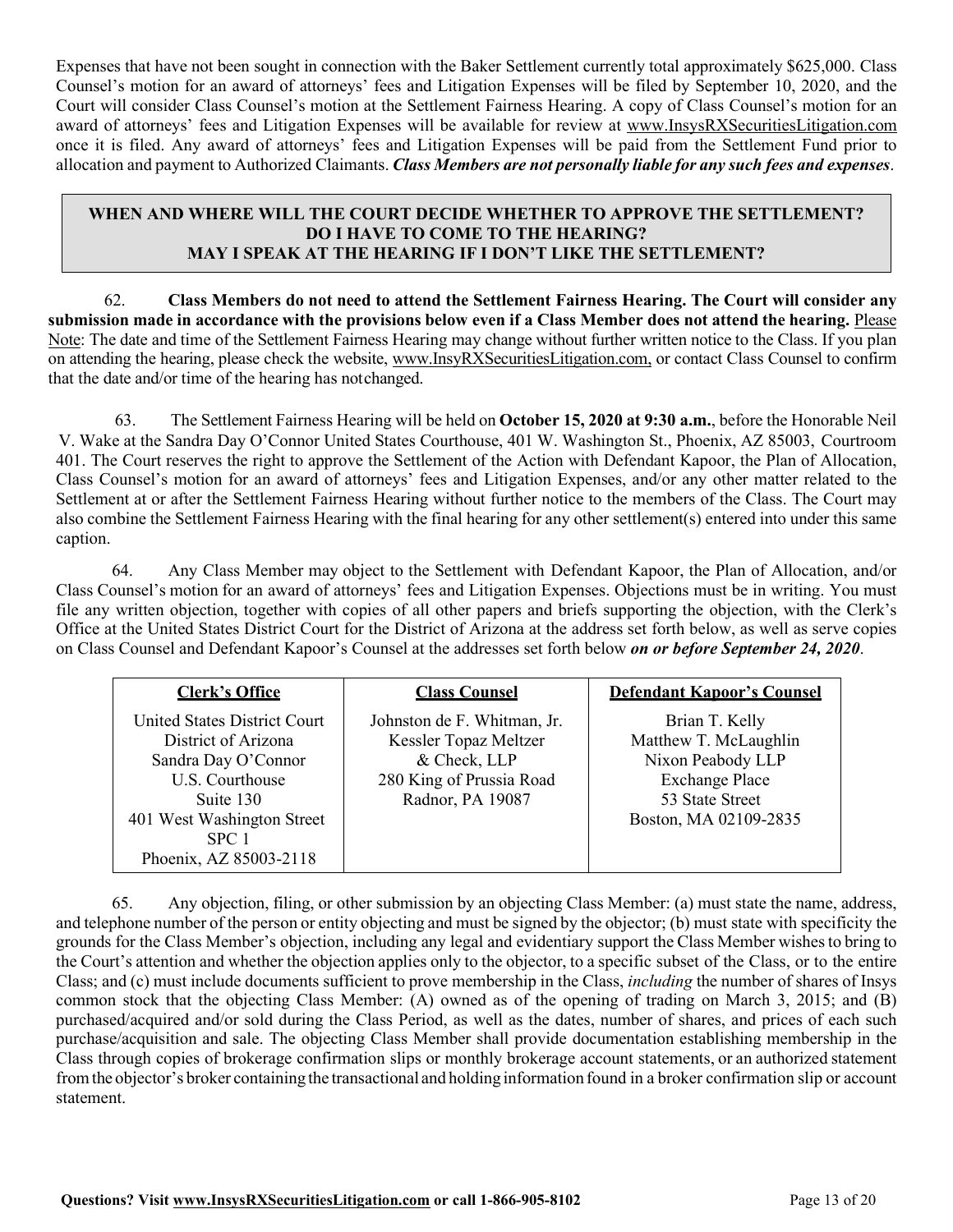#### 66. You may not object to the Settlement, Plan of Allocation, and/or Class Counsel's motion for an award **of attorneys' fees and Litigation Expenses if you are not a member of the Class.**

67. You may submit an objection without having to appear at the Settlement Fairness Hearing. You may not, however, appear at the Settlement Fairness Hearing to present your objection unless (1) you first submit a written objection in accordance with the procedures described above, (2) you first submit your notice of appearance in accordance with the procedures described below, or (3) the Court orders otherwise.

68. If you wish to be heard orally at the hearing in opposition to the approval of the Settlement, the Plan of Allocation, and/or Class Counsel's motion for an award of attorneys' fees and Litigation Expenses, and if you timely submit a written objection as described above, you must also file a notice of appearance with the Clerk's Office and serve it on Class Counsel and Defendant Kapoor's Counsel at the addresses set forth in ¶ 64 above so that it is *received* **on or before September 24, 2020**. Persons who intend to object and desire to present evidence at the Settlement Fairness Hearing must include in their written objection or notice of appearance the identity of any witnesses they may call to testify and exhibits they intend to introduce into evidence at the hearing. Such persons may be heard orally at the discretion of the Court.

69. You are not required to hire an attorney to represent you in making written objections or in appearing at the Settlement Fairness Hearing. However, if you decide to hire an attorney, it will be at your own expense, and that attorney must file a notice of appearance with the Court and serve it on Class Counsel and Defendant Kapoor's Counsel at the addresses set forth in ¶ 64 above so that the notice is *received* **on or before September 24, 2020**.

**70. Unless the Court orders otherwise, any Class Member who does not object in the manner described**  above will be deemed to have waived any objection and shall be forever foreclosed from making any objection to the proposed Settlement with Defendant Kapoor, the proposed Plan of Allocation, and/or Class Counsel's motion for an **award of attorneys' fees and Litigation Expenses. Class Members do not need to appear at the Settlement Fairness Hearing or take any other action to indicate their approval.**

# **WHAT IF I BOUGHT SHARES OF INSYS COMMON STOCK ON SOMEONE ELSE'S BEHALF?**

71. **Please Note: If you previously provided the names and addresses of persons and entities on whose behalf you purchased or otherwise acquired Insys common stock during the period from March 3, 2015, through**  January 25, 2016, in connection with Class Notice or the Baker Settlement, and (i) those names and addresses remain **current and (ii) you have no additional names and addresses for potential Class Members to provide to the Claims Administrator,** *you need do nothing further at this time***. The Claims Administrator will mail a Postcard Settlement**  Notice to the beneficial owners whose names and addresses were previously provided in connection with Class Notice **and the Baker Settlement.** If you elected to mail the Class Notice directly to beneficial owners, you were advised that you must retain the mailing records for use in connection with any further notices that may be provided in the Action. If you elected this option, the Claims Administrator will forward the same number of Postcard Settlement Notices (unless that number was updated in connection with the Baker Settlement and in that case, the Claims Administrator shall forward the updated number of Postcard Settlement Notices) to you to send to the beneficial owners. If you require more copies of the Postcard Settlement Notice than you previously requested in connection with Class Notice and/or the Baker Settlement, please contact the Claims Administrator, A.B. Data, Ltd., toll free at 1-866-905-8102, and let them know how many additional Postcard Settlement Notices you require. You must mail the Postcard Settlement Notice to the beneficial owners within seven (7) calendar days of your receipt of the Postcard Settlement Notices.

72. If you **have not** already provided the names and addresses for persons and entities on whose behalf you purchased or otherwise acquired Insys common stock during the period from March 3, 2015, through January 25, 2016, in connection with Class Notice or the Baker Settlement, then the Court has ordered that you must, WITHIN SEVEN (7) CALENDAR DAYS OF YOUR RECEIPT OF THIS SETTLEMENT NOTICE, either: (i) send the Postcard Settlement Notice to all beneficial owners of such Insys common stock, or (ii) send a list of the names and addresses of such beneficial owners to the Claims Administrator at *Insys Therapeutics, Inc. Securities Litigation*, c/o A.B. Data, Ltd., P.O. Box 170999, Milwaukee, WI 53217, in which event the Claims Administrator shall promptly mail the Postcard Settlement Notice to such beneficial owners. **AS STATED ABOVE, IF YOU HAVE ALREADY PROVIDED THIS INFORMATION IN CONNECTION WITH CLASS NOTICE OR THE BAKER SETTLEMENT, UNLESS THAT INFORMATION HAS CHANGED (***E.G.***, BENEFICIAL OWNER HAS CHANGED ADDRESS), IT IS UNNECESSARY TO PROVIDE SUCH INFORMATION AGAIN.**

**Questions? Visit www.InsysRXSecuritiesLitigation.com or call 1-866-905-8102** Page 14 of 20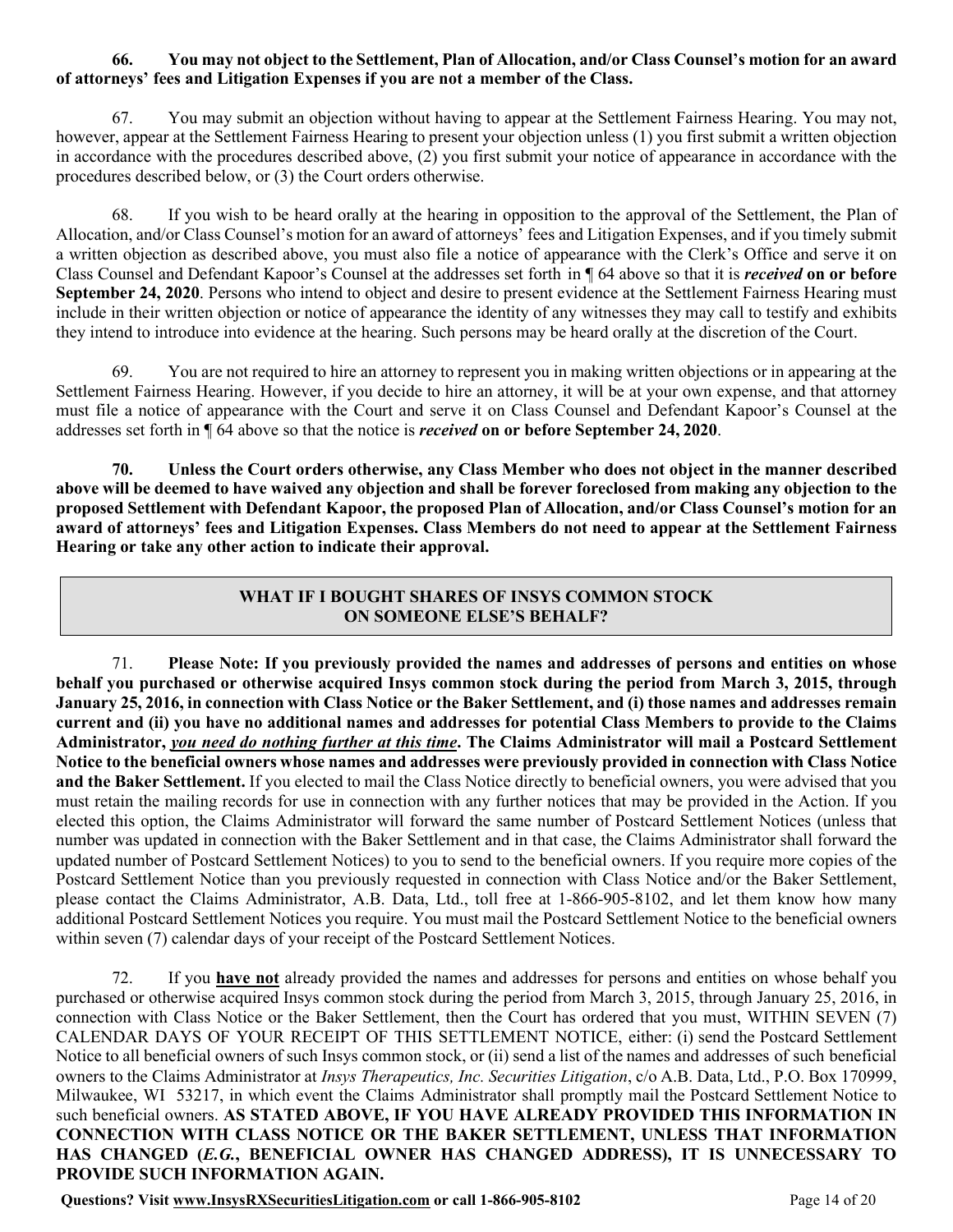73. Upon full and timely compliance with these directions, nominees who mail the Postcard Settlement Notice to beneficial owners may seek reimbursement of their reasonable expenses actually incurred by providing the Claims Administrator with proper documentation supporting the expenses for which reimbursement is sought. Such properly documented expenses incurred by nominees in compliance with these directions shall be paid from the Settlement Fund, with any disputes as to the reasonableness or documentation of expenses incurred subject to review by theCourt.

74. Copies of this Settlement Notice and the Claim Form may be obtained from the website for the Action, [www.InsysRXSecuritiesLitigation.com,](http://www.insysrxsecuritieslitigation.com/) by calling the Claims Administrator toll free at 1-866-905-8102, or by emailing the Claims Administrator at [info@InsysRXSecuritiesLitigation.com.](mailto:info@InsysRXSecuritiesLitigation.com)

## **CAN I SEE THE COURT FILE? WHOM SHOULD I CONTACT IF I HAVE QUESTIONS?**

75. This Notice contains only a summary of the terms of the Settlement of the Action with Defendant Kapoor. For the full terms and conditions of the Settlement with Defendant Kapoor, please see the Stipulation available at [www.InsysRXSecuritiesLitigation.com.](http://www.insysrxsecuritieslitigation.com/) More detailed information about the matters involved in this Action can be obtained by accessing the Court docket in this case, for a fee, through the Court's Public Access to Court Electronic Records (PACER) system at [https://ecf.azd.uscourts.gov,](https://ecf.azd.uscourts.gov/) or by visiting, during regular office hours, the Office of the Clerk, United States District Court for the District of Arizona, Sandra Day O'Connor U.S. Courthouse, Suite 130, 401 West Washington Street, SPC 1, Phoenix, AZ 85003-2118. Additionally, copies of any related orders entered by the Court and certain other filings in this Action will be posted on the website www.InsysRXSecuritiesLitigation.com.

All inquiries about this Settlement Notice and the Claim Form should be directed to:

*Insys Therapeutics, Inc. Securities Litigation* c/o A.B. Data, Ltd. P.O. Box 170999 Milwaukee, WI 53217

1-866-905-8102 [info@InsysRXSecuritiesLitigation.com](mailto:info@InsysRXSecuritiesLitigation.com) [www.InsysRXSecuritiesLitigation.com](http://www.insysrxsecuritieslitigation.com/)

and/or

#### **KESSLER TOPAZ MELTZER & CHECK, LLP**

Johnston de F. Whitman, Jr., Esq. 280 King of Prussia Road Radnor, PA 19087 Telephone: (610) 667-7706 Facsimile: (610) 667-7056

Jennifer L. Joost, Esq. One Sansome Street, Suite 1850 San Francisco, CA 94104 Telephone: (415) 400-3000 Facsimile: (415) 400-3001

[info@ktmc.com](mailto:info@ktmc.com) [www.ktmc.com](http://www.ktmc.com/)

#### **PLEASE DO NOT CALL OR WRITE THE COURT, THE CLERK'S OFFICE, DEFENDANT KAPOOR, OR DEFENDANT KAPOOR'S COUNSEL REGARDING THIS SETTLEMENT NOTICE.**

Dated: July 13, 2020 By Order of the Court United States District Court District of Arizona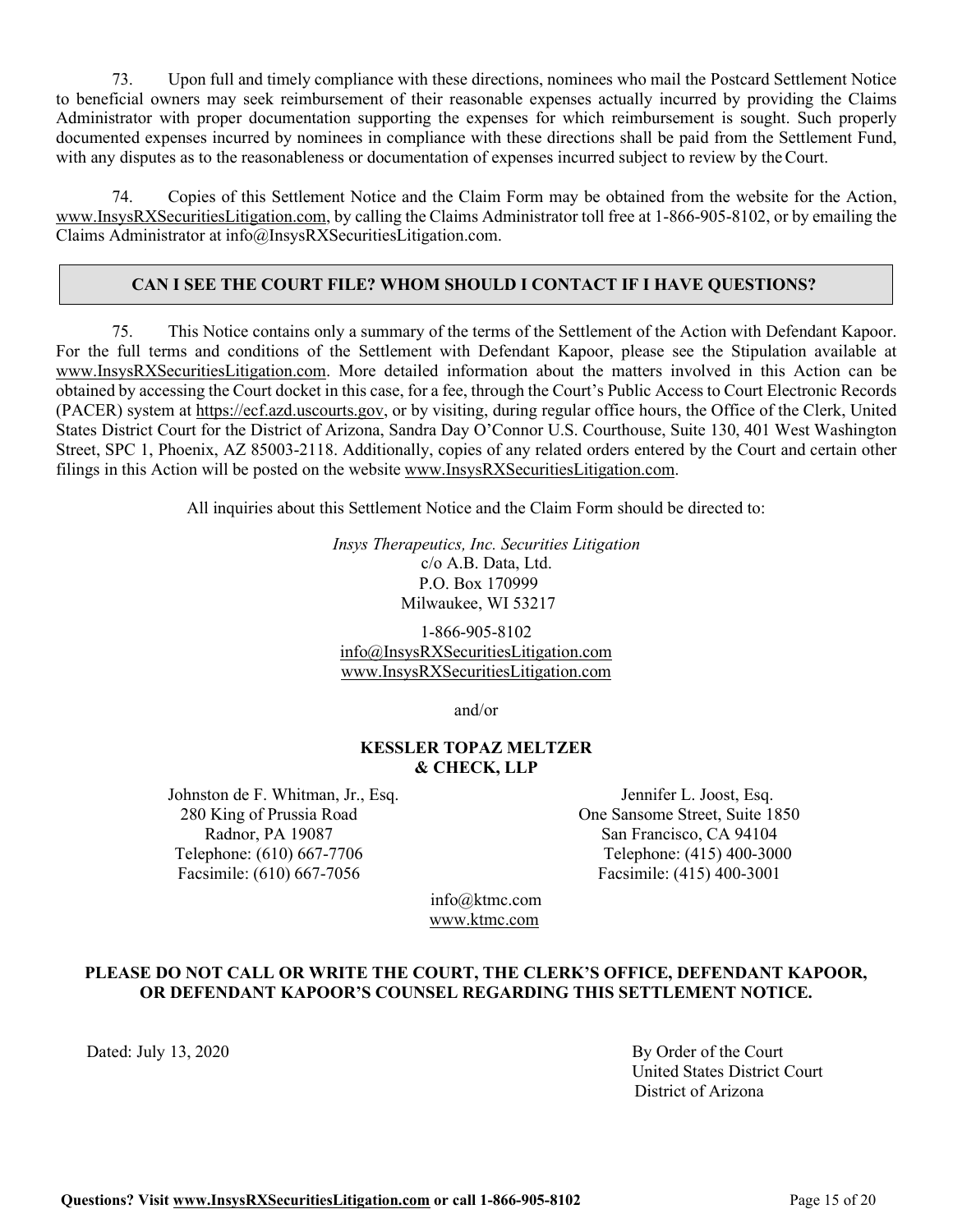#### **APPENDIX A**

### **Proposed Plan of Allocation of Net Settlement Fund Among Authorized Claimants**

The Plan of Allocation set forth herein is the plan that is being proposed to the Court for approval by Class Representative after consultation with his damages expert. The Plan of Allocation below is the same plan that is being proposed for approval by Class Representative in connection with the Baker Settlement. The Court may approve the Plan of Allocation with or without modification, or approve another plan of allocation, without further notice to the Class. Any Orders regarding a modification of the Plan of Allocation will be posted on [www.InsysRXSecuritiesLitigation.com.](http://www.seaworldsecuritieslitigation.com/) Defendant Kapoor has had, and will have, no involvement or responsibility for the terms or application of the Plan of Allocation.

The objective of the proposed Plan of Allocation is to equitably distribute the Net Settlement Fund among those Class Members who purportedly suffered economic losses as a result of the alleged violations of the federal securities laws set forth in the Second Amended Complaint. **The calculations made pursuant to the Plan of Allocation are not intended to be estimates of, nor indicative of, the amounts that Class Members might have been able to recover after a trial with the Settling Defendant.** Nor are the calculations pursuant to the Plan of Allocation intended to be estimates of the amounts that will be paid to Authorized Claimants pursuant to the Settlement. The computations under the Plan of Allocation are only a method to weigh the claims of Authorized Claimants against one another for the purposes of making *pro rata*  allocations of the Net Settlement Fund. These calculations have not in any way been agreed to or conceded by Defendant Kapoor.

In developing the Plan of Allocation, Class Representative's damages expert calculated the estimated amount of alleged artificial inflation in the per-share price of Insys common stock that allegedly was proximately caused by defendants' alleged materially false and misleading statements and omissions during the Class Period. In calculating the estimated alleged artificial inflation allegedly caused by those alleged misleading statements and omissions, Class Representative's damages expert considered price changes in Insys common stock in reaction to certain public announcements allegedly revealing the truth concerning defendants' alleged misrepresentations and omissions, adjusting for price changes on those days that were attributable to market or industry forces. The estimated artificial inflation in the per-share price of Insys common stock for each day of the Class Period is provided in **Table 1** below.

In order to have recoverable damages under the Exchange Act, the disclosure of the allegedly misrepresented information must be the cause of the decline in the price of the security. Accordingly, to have a "Recognized Loss Amount" pursuant to the Plan of Allocation, Insys common stock must have been purchased or otherwise acquired during the Class Period certified by the Court (i.e., the period from March 3, 2015, through January 25, 2016) and *held through at least one of the alleged corrective disclosures* that removed alleged artificial inflation related to that information. For purposes of the Plan of Allocation, Class Representative's damages expert has identified the following dates on which alleged corrective disclosures removed alleged artificial inflation from the per-share price of Insys common stock: November 4, 2015, December 3, 2015, and January 25, 2016.

#### **CALCULATION OF RECOGNIZED LOSS AMOUNTS**

1. For purposes of determining whether a Claimant has a "Recognized Claim," purchases, acquisitions, and sales of Insys common stock will first be matched on a First In, First Out ("FIFO") basis as set forth in ¶ 6 below.

2. A "Recognized Loss Amount" will be calculated as set forth below for each share of Insys common stock purchased or otherwise acquired during the Class Period (i.e., the period from March 3, 2015, through January 25, 2016), that is listed in the Claim Form and for which adequate documentation is provided.<sup>9</sup> To the extent that the calculation of a

<sup>9</sup> All shares, prices per share, and artificial inflation per share reflect the 2-for-1 stock split that occurred during the Class Period on June 8, 2015. If necessary, the Claims Administrator will adjust Claimants' submissions to reflect post-split levels.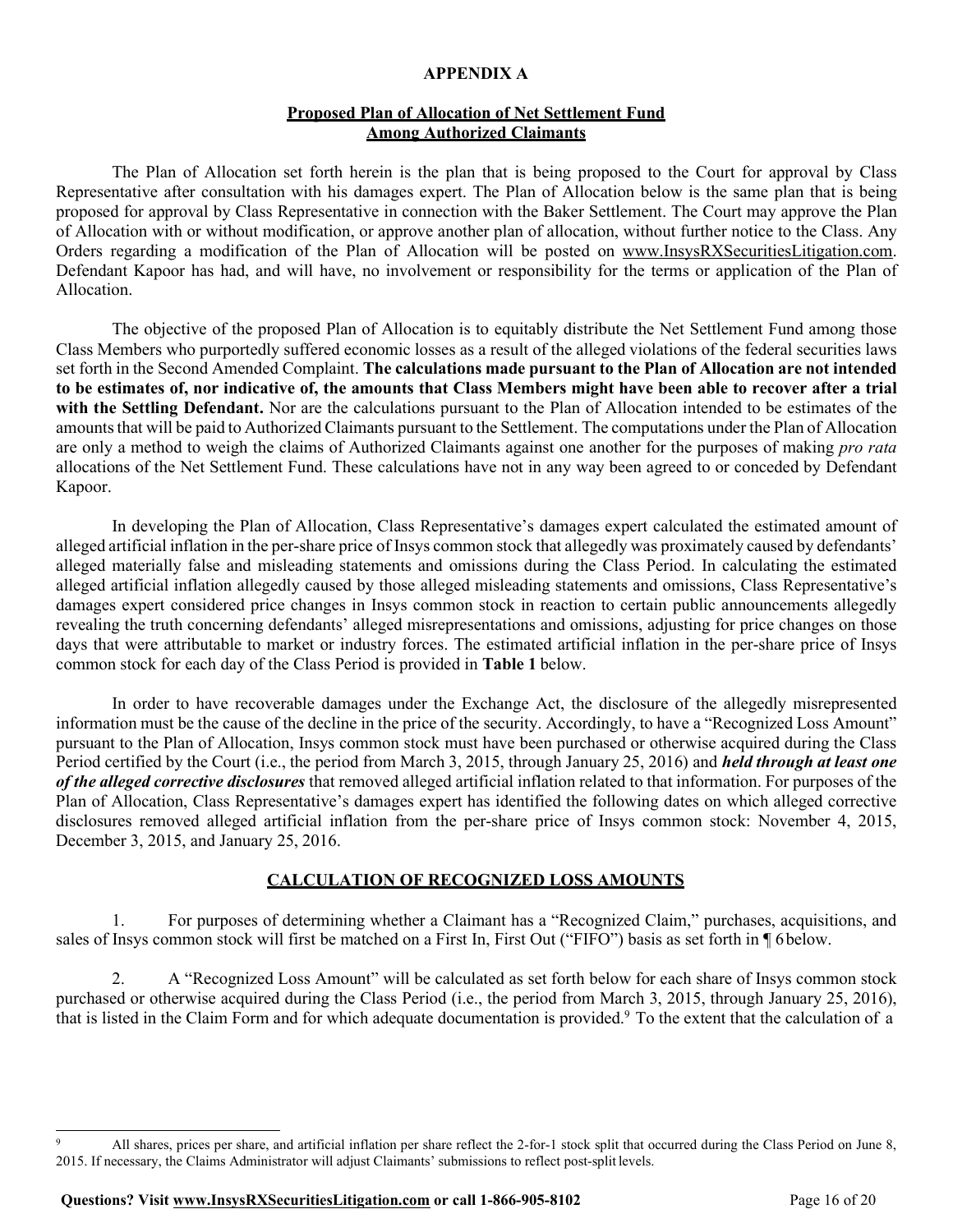Claimant's Recognized Loss Amount resultsin a negative number, that number shall be set to zero. The sum of a Claimant's Recognized Loss Amounts will be the Claimant's "Recognized Claim."

3. For each share of Insys common stock purchased or otherwise acquired during the period from March 3, 2015, through January 25, 2016, and sold on or before April 22, 2016,10 an "Out of Pocket Loss" will be calculated. Out of Pocket Loss is defined as the per-share purchase/acquisition price (excluding all fees, taxes, and commissions) *minus* the per-share sale price (excluding all fees, taxes, and commissions). To the extent that the calculation of an Out of Pocket Loss results in a negative number, that number shall be set to zero.

4. A Claimant's Recognized Loss Amount per share of Insys common stock purchased or otherwise acquired during the Class Period will be calculated as follows:

- A. For each share of Insys common stock purchased or otherwise acquired during the Class Period and subsequently sold prior to the opening of trading on November 4, 2015, the Recognized Loss Amount is \$0.
- B. For each share of Insys common stock purchased or otherwise acquired during the Class Period and subsequently sold after the opening of trading on November 4, 2015 and prior to the close of trading on January 22, 2016, the Recognized Loss Amount shall be *the lesser of*:
	- (i) the dollar amount of alleged artificial inflation applicable to each such share on the date of purchase/acquisition as set forth in **Table 1** below *minus* the dollar amount of alleged artificial inflation applicable to each such share on the date of sale as set forth in **Table 1** below; or
	- (ii) the Out of Pocket Loss.
- C. For each share of Insys common stock purchased or otherwise acquired during the Class Period and subsequently sold after the close of trading on January 22, 2016 and prior to the close of trading on April 22, 2016 (i.e., the last day of the 90-Day Look-Back Period), the Recognized Loss Amount shall be *the least of*:
	- (i) the dollar amount of alleged artificial inflation applicable to each such share on the date of purchase/acquisition as set forth in **Table 1** below;
	- (ii) the purchase/acquisition price of each such share (excluding all fees, taxes, and commissions) *minus* the 90-Day Look-Back Value on the date of sale as set forth in **Table 2** below; or
	- (iii) the Out of Pocket Loss.
- D. For each share of Insys common stock purchased or otherwise acquired during the Class Period and still held as of the close of trading on April 22, 2016 (i.e., the last day of the 90-Day Look-Back Period), the Recognized Loss Amount shall be *the lesser of*:
	- (i) the dollar amount of alleged artificial inflation applicable to each such share on the date of purchase/acquisition as set forth in **Table 1** below; or
	- (ii) the purchase/acquisition price of each such share (excluding all fees, taxes, and commissions) *minus* \$16.93 (i.e., the average closing price of Insys common stock during the 90-Day Look-

<sup>10</sup> April 22, 2016 represents the last day of the 90-day period subsequent to the end of the Class Period (the "90-Day Look-Back Period"). The PSLRA imposes a statutory limitation on recoverable damages using the 90-Day Look-Back Period. This limitation is incorporated into the calculation of a Class Member's Recognized Loss Amount. Specifically, a Class Member's Recognized Loss Amount cannot exceed the difference between the purchase price paid for the Insys common stock and the average price of Insys common stock during the 90-Day Look-Back Period if the share was held through April 22, 2016, the end of this period. Losses on Insys common stock purchased/acquired during the period from March 3, 2015, through January 25, 2016 and sold during the 90-Day Look-Back Period cannot exceed the difference between the purchase price paid for the Insys common stock and the average price of Insys common stock during the portion of the 90-Day Look-Back Period elapsed as of the date of sale (the "90-Day Look-Back Value"), as set forth in **Table 2** below.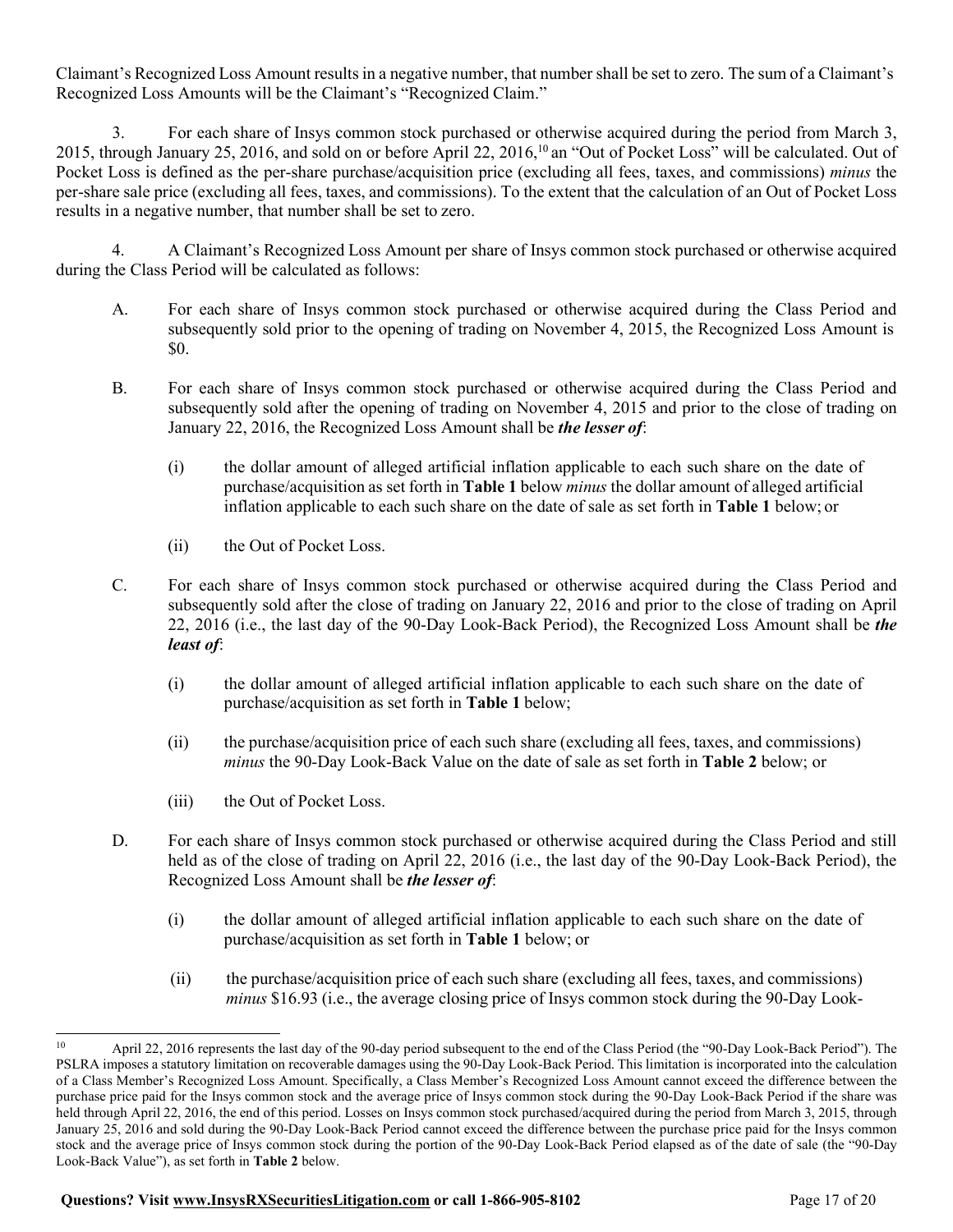# **ADDITIONAL PROVISIONS**

5. The Net Settlement Fund will be allocated among all Authorized Claimants whose Distribution Amount (defined in ¶ 10 below) is \$10.00 or greater.

6. If a Class Member has more than one purchase/acquisition or sale of Insys common stock during the Class Period, all purchases/acquisitions and sales shall be matched on a FIFO basis. Class Period sales will be matched first against any holdings of Insys common stock at the beginning of the Class Period, and then against purchases/acquisitions of Insys common stock, in chronological order, beginning with the earliest purchase/acquisition made during the ClassPeriod.

7. Purchases/acquisitions and sales of Insys common stock shall be deemed to have occurred on the "contract" or "trade" date as opposed to the "settlement" or "payment" date. The receipt or grant by gift, inheritance, or operation of law of Insys common stock during the Class Period, shall not be deemed a purchase, acquisition, or sale of the Insys common stock for the calculation of an Authorized Claimant's Recognized Claim, nor shall the receipt or grant be deemed an assignment of any claim relating to the purchase/acquisition of such Insys common stock unless: (i) the donor or decedent purchased or otherwise acquired such Insys common stock during the Class Period; (ii) no Claim Form was submitted by or on behalf of the donor, on behalf of the decedent, or by anyone else with respect to such Insys common stock; and (iii) it is specifically so provided in the instrument of gift or assignment.

8. The date of covering a "short sale" is deemed to be the date of purchase or acquisition of the Insys common stock. The date of a "short sale" is deemed to be the date of sale of the Insys common stock. In accordance with the Plan of Allocation, however, the Recognized Loss Amount on "short sales" is zero. In the event that a Claimant has an opening short position in Insys common stock, the earliest purchases or acquisitions during the Class Period shall be matched against such opening short position and shall not be entitled to a recovery until that short position is fully covered.

9. Insys common stock is the only security eligible for recovery under the Plan of Allocation. Option contracts to purchase or sell Insys common stock are not securities eligible to participate in the Settlement. With respect to Insys common stock purchased or sold through the exercise of an option, the purchase/sale date of the Insys common stock is the exercise date of the option and the purchase/sale price is the exercise price of the option. Any Recognized Loss Amount arising from purchases of Insys common stock acquired during the Class Period through the exercise of an option on Insys common stock<sup>11</sup> shall be computed as provided for other purchases of Insys common stock in the Plan of Allocation.

10. The Net Settlement Fund will be distributed to Authorized Claimants on a *pro rata* basis based on the relative size of their Recognized Claims. Specifically, a "Distribution Amount" will be calculated for each Authorized Claimant, which will be the Authorized Claimant's Recognized Claim divided by the total Recognized Claims of all Authorized Claimants, multiplied by the total amount in the Net Settlement Fund. If any Authorized Claimant's Distribution Amount calculates to less than \$10.00, it will not be included in the calculation and no distribution will be made to that Authorized Claimant.

11. After the initial distribution of the Net Settlement Fund, the Claims Administrator will make reasonable and diligent efforts to have Authorized Claimants cash their distribution checks. To the extent any monies remain in the Net Settlement Fund by reason of uncashed checks, or otherwise, nine (9) months after the initial distribution, if Class Counsel, in consultation with the Claims Administrator, determines that it is cost-effective to do so, the Claims Administrator will conduct a re-distribution of the funds remaining after payment of any unpaid fees and expenses incurred in administering the Settlement, including for such re-distribution, to Authorized Claimants who have cashed their initial distributions and who would receive at least \$10.00 from such re-distribution. Additional re-distributions may occur thereafter if Class Counsel, in consultation with the Claims Administrator, determines that additional re-distributions, after deduction of any additional fees and expenses incurred in administering the Settlement, including for such re-distributions, would be costeffective. At such time as it is determined that the re-distribution of funds remaining in the Net Settlement Fund is not cost-

<sup>11</sup> This includes (i) purchases of Insys common stock as the result of the exercise of a call option, and (ii) purchases of Insys common stock by the seller of a put option as a result of the buyer of such put option exercising that put option.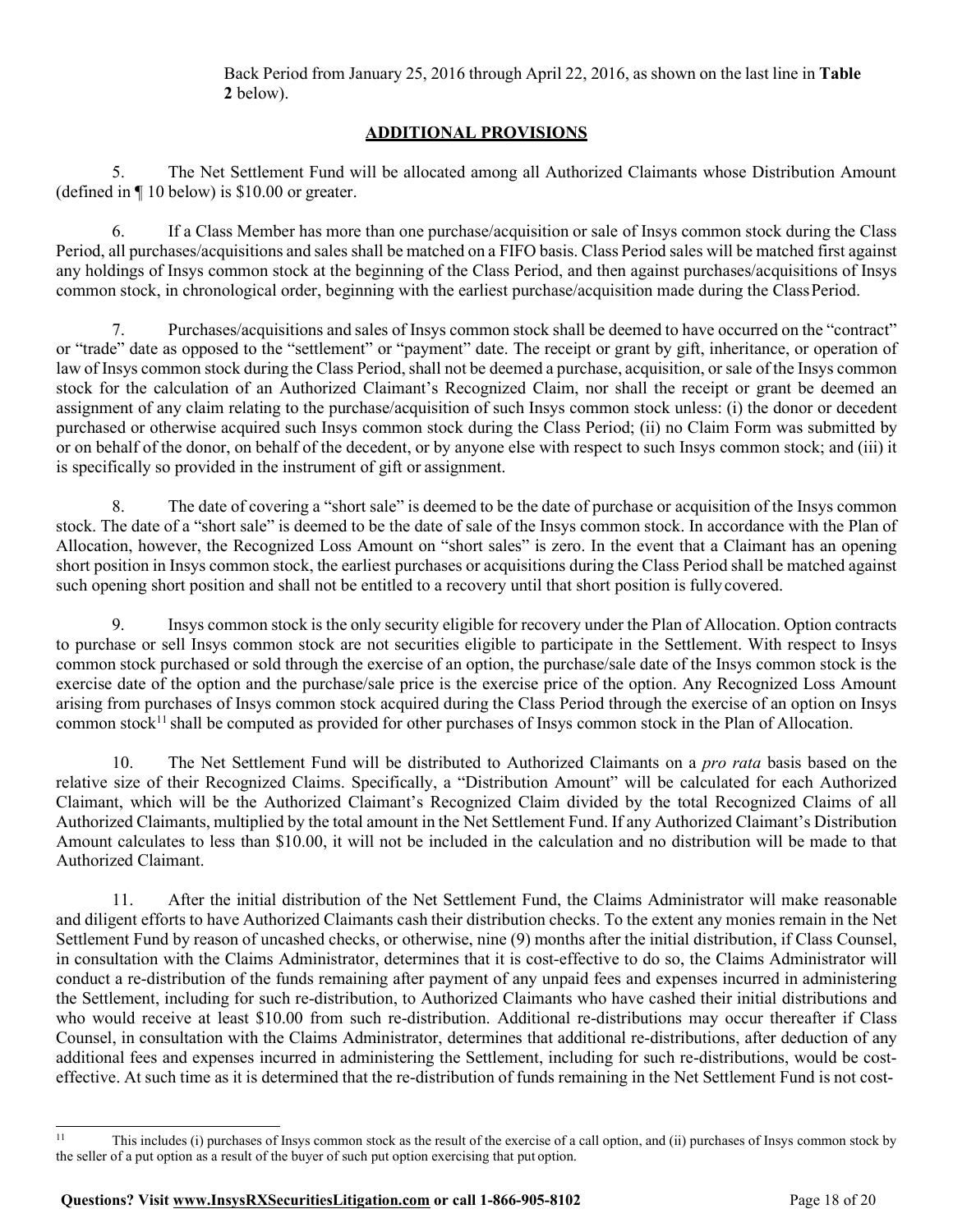effective, the remaining balance shall be contributed to non-sectarian, not-for-profit organization(s), to be recommended by Class Counsel and approved by the Court.

12. Payment pursuant to the Plan of Allocation, or such other plan of allocation as may be approved by the Court, shall be conclusive against all Authorized Claimants. No person shall have any claim against Class Representative, Plaintiffs' Counsel, Class Representative's damages expert, the Settling Defendant, Settling Defendant's Counsel, any of the other Class Representative's Releasees or Settling Defendant's Releasees, or the Claims Administrator or other agent designated by Class Counsel arising from distributions made substantially in accordance with the Stipulation, the Plan of Allocation approved by the Court, or further orders of the Court. Class Representative, the Settling Defendant and their respective counsel, and all other Settling Defendant's Releasees, shall have no responsibility or liability whatsoever for the investment or distribution of the Settlement Fund or the Net Settlement Fund; the Plan of Allocation; the determination, administration, calculation, or payment of any Claim Form or nonperformance of the Claims Administrator; the payment or withholding of Taxes; or any losses incurred in connection therewith.

| <b>TABLE 1</b><br><b>Estimated Alleged Artificial Inflation in the Per-Share Price of</b><br><b>Insys Common Stock</b> |                                                           |                                                                   |  |
|------------------------------------------------------------------------------------------------------------------------|-----------------------------------------------------------|-------------------------------------------------------------------|--|
| From                                                                                                                   | T <sub>0</sub>                                            | <b>Estimated Alleged Artificial</b><br><b>Inflation Per Share</b> |  |
| March 3, 2015                                                                                                          | November 3, 2015                                          | \$7.76                                                            |  |
| November 4, 2015                                                                                                       | December 3, 2015 (prior to<br>12:16 PM EST) <sup>12</sup> | \$5.31                                                            |  |
| December 3, 2015 (at or after<br>12:16 PM EST)                                                                         | January 24, 2016                                          | \$1.13                                                            |  |
| January 25, 2016                                                                                                       | January 25, 2016                                          | $$0.00*$                                                          |  |
| * For shares of Insys common stock <i>sold</i> on January 25, 2016, the estimated alleged artificial inflation per     |                                                           |                                                                   |  |

share, as set forth in this Table, is \$0.00. For shares of Insys common stock *purchased/acquired* on January 25, 2016, the estimated alleged artificial inflation per share is \$1.13.

| <b>TABLE 2</b><br><b>Insys Common Stock 90-Day Look-Back Value by Sale/Disposition Date</b> |                        |                  |                        |
|---------------------------------------------------------------------------------------------|------------------------|------------------|------------------------|
| <b>Sale Date</b>                                                                            | 90-Day Look-back Value | <b>Sale Date</b> | 90-Day Look-Back Value |
| 1/25/2016                                                                                   | \$21.58                | 3/10/2016        | \$17.29                |
| 1/26/2016                                                                                   | \$21.23                | 3/11/2016        | \$17.28                |
| 1/27/2016                                                                                   | \$20.85                | 3/14/2016        | \$17.33                |
| 1/28/2016                                                                                   | \$20.20                | 3/15/2016        | \$17.34                |

<sup>12</sup> For purposes of this Plan of Allocation, the Claims Administrator will assume that any shares of Insys common stock purchased/acquired or sold on December 3, 2015 at a price less than \$30.74 per share occurred *after* the corrective information was released to the market at 12:16 p.m. EST on December 3, 2015, and any shares of Insys common stock purchased/acquired or sold on December 3, 2015 at a price equal to or greater than \$30.74 per share occurred *prior* to the release of the corrective information at 12:16 p.m. EST on December 3, 2015.